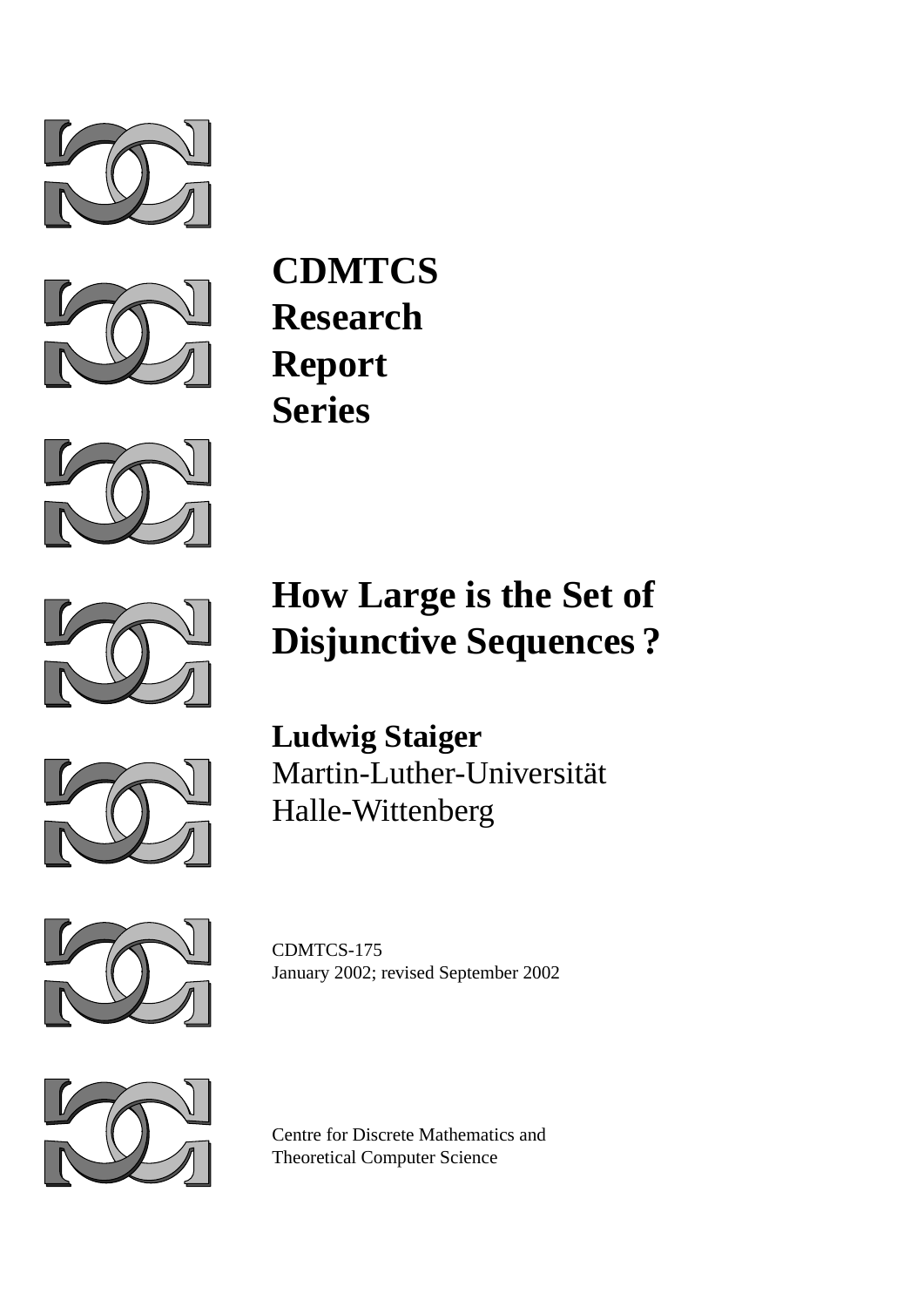# **How Large is the Set of Disjunctive Sequences ?**<sup>∗</sup>†

Ludwig Staiger‡

Institut für Informatik, Martin-Luther-Universität Halle-Wittenberg, von-Seckendorff-Platz 1, D-06120 Halle, Germany

#### **Abstract**

We consider disjunctive sequences, that is, infinite sequences ( $\omega$ -words) having all finite words as infixes. It is shown that the set of all disjunctive sequences can be described in an easy way using recursive languages and, besides being a set of measure one, is a residual set in Cantor space.

Moreover, we consider the subword complexity of sequences: here disjunctive sequences are shown to be sequences of maximal complexity.

Along with disjunctive sequences we consider the set of real numbers having disjunctive expansions with respect to some bases and to all bases. The latter are called absolutely disjunctive real numbers. We show that the set of absolutely disjunctive reals is also a residual set and has representations in terms of recursive languages similar to the ones in case of disjunctive sequences. To this end we derive some fundamental properties of the functions translating a base *r*-expansion of a real  $\alpha \in [0,1]$  into  $\alpha$ .

**Keywords:** ω*-languages, nowhere dense sets, entropy, subword complexity* **Category:** F.4.1.,F.1.1.

<sup>∗</sup> in: C. S. Calude, K. Salomaa, S. Yu (eds.). *Advances and Trends in Automata and Formal Languages. A Collection of Papers in Honour of the 60th Birthday of Helmut Jurgensen. ¨* Journal of Universal Computer Science, Vol. 8 (2002) No. 2, 348 – 362.

 $^{\dagger}$ A preliminary version of this paper appeared as [[Staiger 01\]](#page-18-0).

<sup>‡</sup>Email: staiger@informatik.uni-halle.de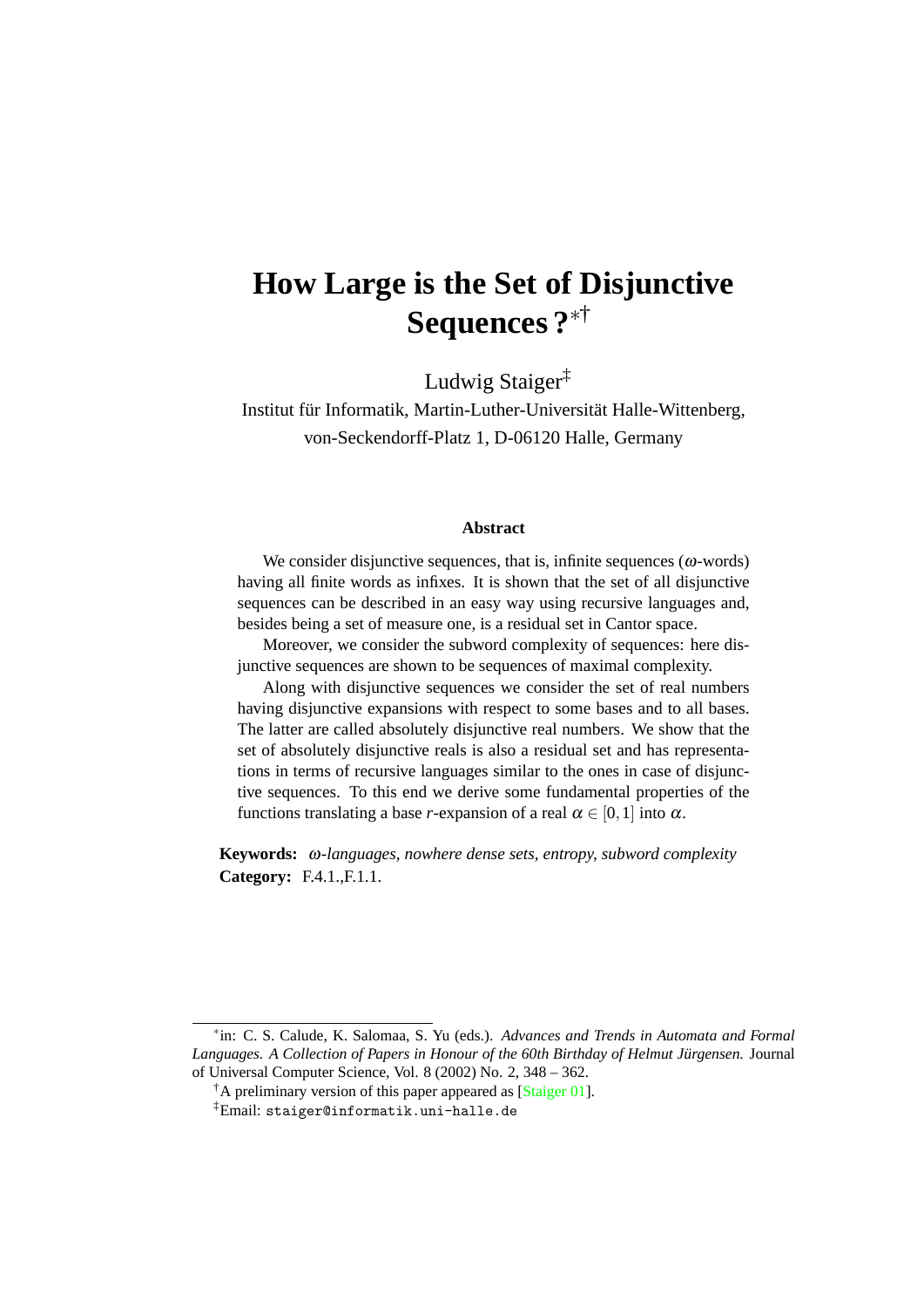# **Contents**

| 1            | <b>Notation and Preliminaries</b>               |                                                              |                |  |  |  |  |
|--------------|-------------------------------------------------|--------------------------------------------------------------|----------------|--|--|--|--|
| $\mathbf{2}$ | The $\omega$ -Language of Disjunctive Sequences |                                                              |                |  |  |  |  |
|              | 2.1                                             |                                                              | $\overline{4}$ |  |  |  |  |
|              | 2.2                                             |                                                              | 5              |  |  |  |  |
| $\mathbf{3}$ |                                                 | <b>Complexity and Density</b>                                | 6              |  |  |  |  |
|              | 3.1                                             |                                                              | 6              |  |  |  |  |
|              | 3.2                                             |                                                              | 7              |  |  |  |  |
|              | 3.3                                             | 8                                                            |                |  |  |  |  |
|              | $3.4^{\circ}$                                   |                                                              | 9              |  |  |  |  |
| 4            |                                                 | <b>Disjunctive Real Numbers</b>                              | 9              |  |  |  |  |
|              | 4.1                                             | $\omega$ -Words as Expansions of Real Numbers<br>10          |                |  |  |  |  |
|              | 4.2                                             | Translation Results for General Metric Spaces<br>11          |                |  |  |  |  |
|              | 4.3                                             | 12                                                           |                |  |  |  |  |
| 5            | <b>Base conversion</b>                          |                                                              |                |  |  |  |  |
|              | 5.1                                             | 12                                                           |                |  |  |  |  |
|              |                                                 | 5.2 Non-invariance of Finite-State $\omega$ -Languages<br>14 |                |  |  |  |  |

Following Jürgensen, Shyr and Thierrin [Jürgensen et al. 83, Jürgensen and Thierrin 83] we say that an infinite sequence is *disjunctive* if it contains any (finite) word, or, equivalently, if any word appears in the sequence infinitely many times. "Disjunctivity" is a natural qualitative property; it is weaker, than the property of "normality" (introduced by Borel; see, for instance, [\[Calude 94](#page-17-0), [Hertling 96\]](#page-17-1)).

In this paper we derive some properties of the set of all disjunctive sequences  $(\omega$ -words). Here we focus on the properties in relation to the Chomsky and arithmetical hierarchies of sets of  $\omega$ -words ( $\omega$ -languages) (see e.g. [\[Thomas 90,](#page-18-1) [Staiger 97\]](#page-18-2)) and also on topological and information theoretic properties.

As is well known (see [[Oxtoby 71](#page-18-3)]) a set is large in topological sense if is of second Baire category, and it is large in measure theoretic sense if it has nonzero measure. The latter implies also largeness in information theoretic sense.

Using a characterization of the set of disjunctive  $\omega$ -words by means of socalled regular  $\omega$ -languages, that is,  $\omega$ -languages definable by finite automata, we show that the set of disjunctive  $\omega$ -words is large as well in sense of category as in sense of measure.

Disjunctivity can be carried over to real numbers interpreting an  $\omega$ -word  $\xi$  as an expansion of the number  $0.\xi$  in a certain positional system. It appears that,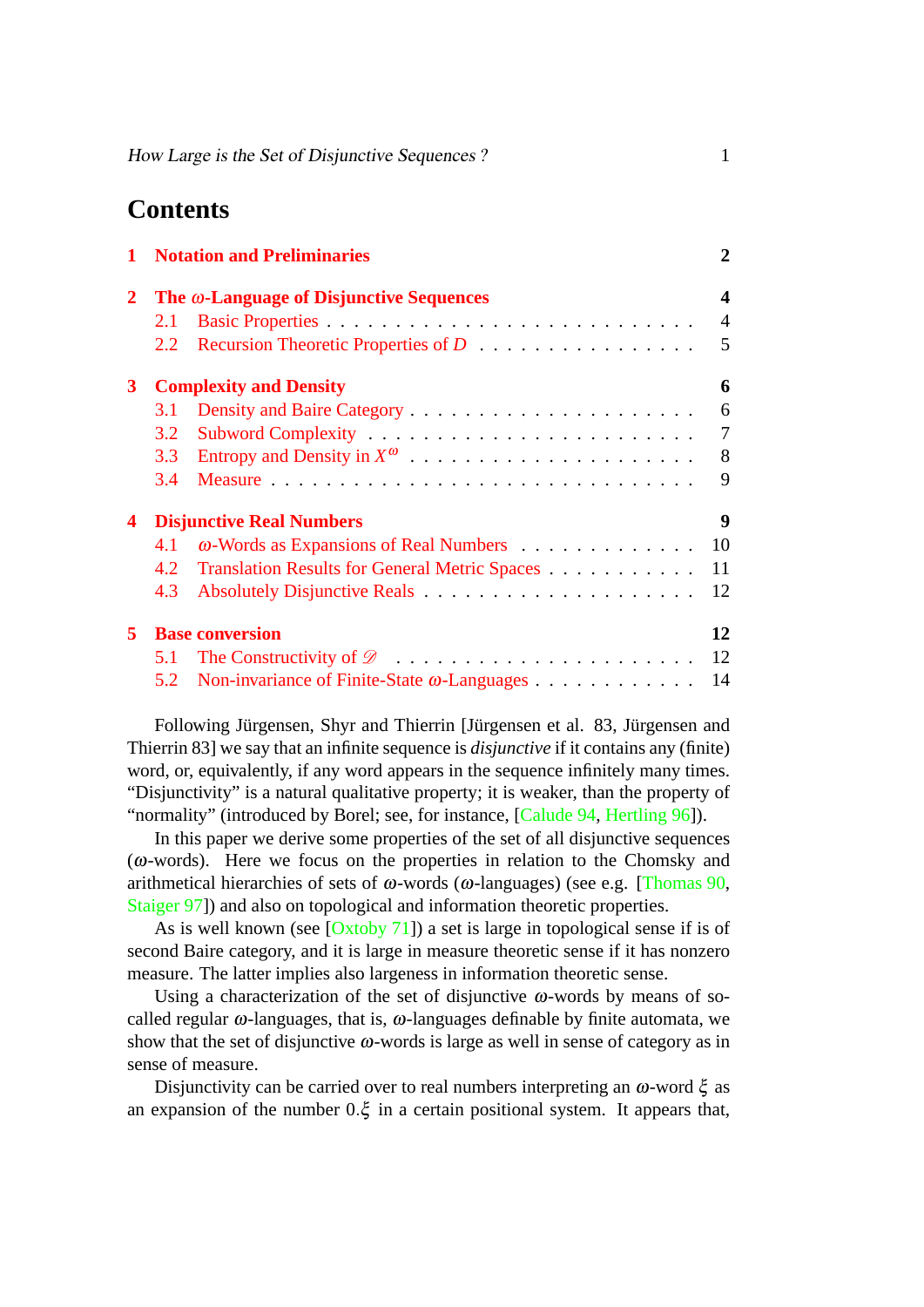under this interpretation, a property (e.g. disjunctivity, Borel normality etc.) may depend on the particular base chosen. It was shown in [\[Cassels 59,](#page-17-2) [Schmidt 60](#page-18-4)] that Borel normality and, implicitly, disjunctivity are not invariant under changes of the base *r*. For detailed information see [\[Hertling 96\]](#page-17-1). In contrast to the preceding cases, randomness and Kolmogorov complexity of real numbers, which are defined also via expansions, are base invariant properties (see [Calude and Jürgensen  $94$ , [Hertling and Weihrauch 98](#page-17-4), [Staiger 02](#page-18-5)]).

Real numbers disjunctive with respect to all bases are called *absolutely disjunctive*. Utilizing a specific translation technique based on considerations in [[Staiger 02\]](#page-18-5) we prove in a constructive way that the set of absolutely disjunctive reals is large in the sense of Baire category.

The paper is organized as follows. After presenting the necessary background on  $\omega$ -words and  $\omega$ -languages in Section [1,](#page-3-0) we derive in recursion theoretic properties of the  $\omega$ -language of disjunctive sequences, *D*. Then, Section [3](#page-7-0) is devoted to topological and information theoretic properties of disjunctive sequences. Her we show a close relationship between the subword complexity of  $\omega$ -words and the entropy of finite-state  $\omega$ -languages, and we prove that the set *D* is large with respect to category and measure.

In the fourth section we turn to the consideration of real numbers. We investigate in detail topological properties of the canonical mapping  $v_r(\xi) := 0.\xi$ describing reals in terms of *r*-ary expansions. These properties allow us to translate the results of the previous section to the case of real numbers.

The final section, on the one hand, deals with constructive results in base *r* to base *b* conversion yielding a description of the set of absolutely disjunctive real numbers in terms of recursive languages, and, on the other hand, presents an example showing that the class of finite-state  $\omega$ -languages is not invariant under base conversion.

### <span id="page-3-0"></span>**1 Notation and Preliminaries**

By  $\mathbb{N} = \{0, 1, 2, \ldots\}$  we denote the set of natural numbers. In order to treat arbitrary finite alphabets we let  $X_r := \{0, \ldots, r-1\}$  be our alphabet of cardinality  $\#X_r = r, r \in \mathbb{N}, r \geq 2$ . If there is no danger of confusion we will omit the subscript and simply write *X* for alphabets.

By  $X^*$  we denote the set of finite strings (words) on *X*, including the *empty* word *e*. We consider also the space  $X^{\omega}$  of infinite sequences ( $\omega$ -words) over *X*. For  $w \in X^*$  and  $\eta \in X^* \cup X^\omega$  let  $w \cdot \eta$  be their *concatenation*. This concatenation product extends in an obvious way to subsets  $W \subseteq X^*$  and  $B \subseteq X^* \cup X^{\omega}$ .

We extend the operations  $*$  and  $\omega$  to arbitrary subsets  $W \subseteq X^*$  in the usual way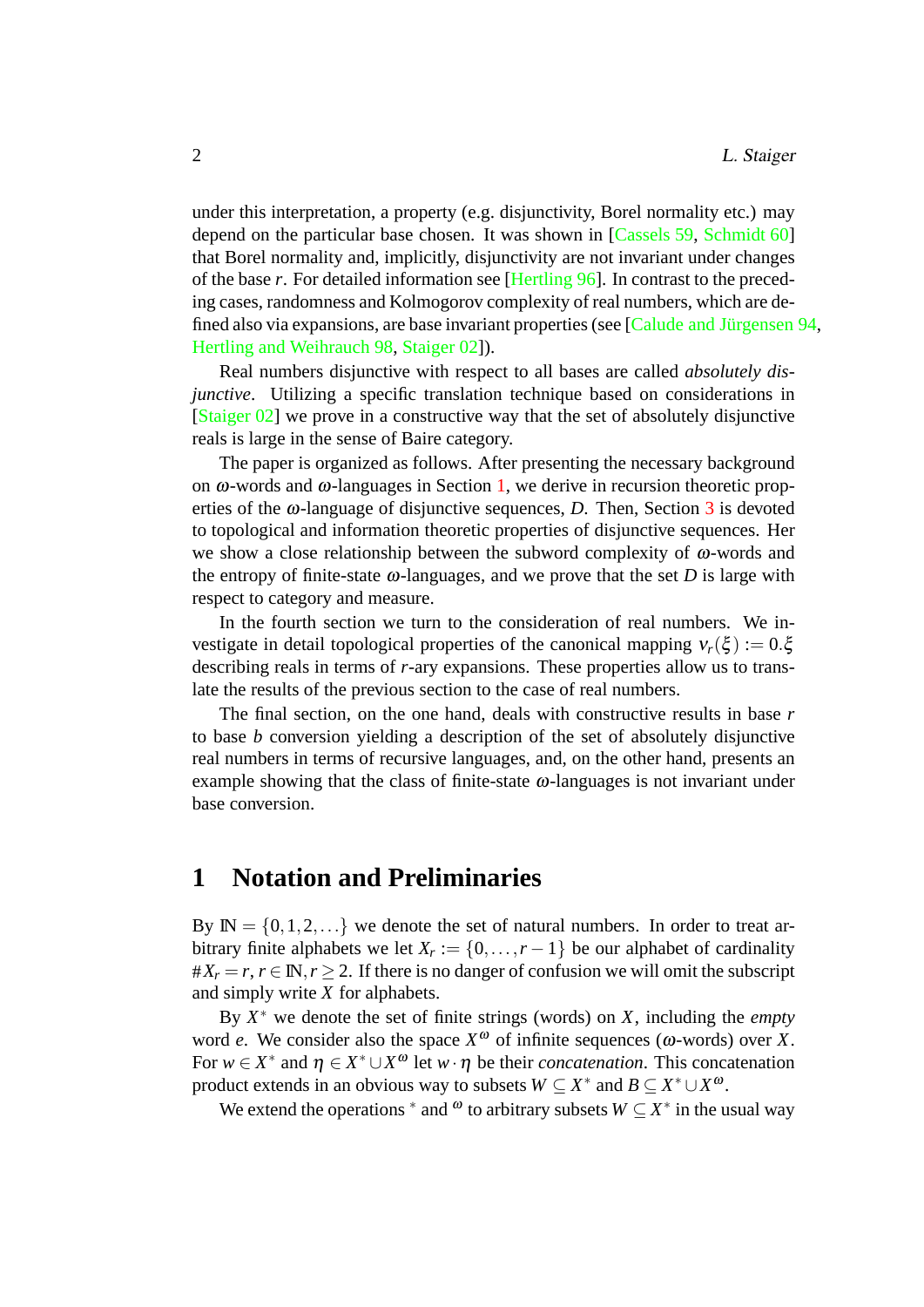:

$$
W^* := \bigcup_{n \in \mathbb{N}} W^n \quad \text{where} \quad W^0 := \{e\} \text{ , and}
$$

$$
W^{\omega} := \{w_0 \cdot w_1 \cdots w_i \cdot \ldots : i \in \mathbb{N} \wedge w_i \in W \setminus \{e\}\}
$$

is the set of  $\omega$ -words in  $X^{\omega}$  formed by concatenating members of W. We will refer to subsets of  $X^*$  and  $X^{\omega}$  as languages or  $\omega$ -languages, respectively.

By " $\sqsubseteq$ " we denote the prefix relation, that is,  $w \sqsubseteq \eta$  if and only if there is an  $\eta'$ such that  $w \cdot \eta' = \eta$ , and  $\mathbf{A}(\eta) := \{w : w \in X^* \wedge w \sqsubseteq \eta\}$  and  $\mathbf{A}(B) := \bigcup_{\eta \in B} \mathbf{A}(B)$ are the languages of finite prefixes of  $\eta$  and *B*, respectively.

The set of subwords (infixes) of  $\eta \in X^* \cup X^{\omega}$  will be denoted by  $\mathbf{T}(\eta) := \{w : X^* \cup X^{\omega}\}$  $w \in X^* \wedge \exists v (vw \sqsubseteq \eta) \}.$ 

In the study of  $\omega$ -languages it is useful to consider  $X^{\omega}$  as a metric space (Cantor space) with the following metric.

$$
\rho(\eta,\xi) = \inf \left\{ (\#X)^{-|w|} : w \sqsubset \eta \wedge w \sqsubset \xi \right\} \tag{1}
$$

It is easily verified that  $\rho$  is indeed a metric which, in addition it satisfies the ultrametric inequality.

<span id="page-4-0"></span>
$$
\rho(\zeta,\xi) \le \max\left\{\rho(\zeta,\eta),\rho(\xi,\eta)\right\} \tag{2}
$$

Open (in view of Eq. [\(2](#page-4-0)) they are simultaneously closed) balls in this space  $(X^{\omega}, \rho)$  are the sets  $w \cdot X^{\omega}$ . Then open sets in  $X^{\omega}$  are of the form  $W \cdot X^{\omega}$  where  $W \subseteq X^*$ . From this it follows that a subset  $F \subseteq X^\omega$  is *closed* if and only if  $\mathbf{A}(\xi) \subseteq$ **A**(*F*) implies  $\xi \in F$ .

The *closure* of a subset  $F \subseteq X^{\omega}$  in Cantor space, that is, the smallest closed subset of  $X^{\omega}$  containing *F* is denoted by  $\mathscr{C}(F)$ . One has  $\mathscr{C}(F) = \{\xi : A(\xi) \subseteq$  ${\bf A}(F)$ .

Having defined open and closed sets in  $X^{\omega}$ , we proceed to the next classes of the Borel hierarchy (see [\[Kuratowski 66\]](#page-18-6)):

 $\mathbf{F}_{\sigma}$  is the set of countable unions of closed subsets of  $X^{\omega}$ ,

 $G_{\delta}$  is the set of countable intersections of open subsets of  $X^{\omega}$ .

**F**<sub>σδ</sub> is the set of countable intersections of **F**<sub>σ</sub>-subsets of  $X^{\omega}$ ,

 $G_{\delta\sigma}$  is the set of countable unions of  $G_{\delta}$ -subsets of  $X^{\omega}$ , and so on.<sup>[1](#page-4-1)</sup>

<span id="page-4-1"></span><sup>&</sup>lt;sup>1</sup>Borel classes are also defined for larger countable ordinals than natural numbers, but since we will not need higher level Borel classes, we refer the interested reader to some textbook on topology, as e.g. [\[Kuratowski 66\]](#page-18-6).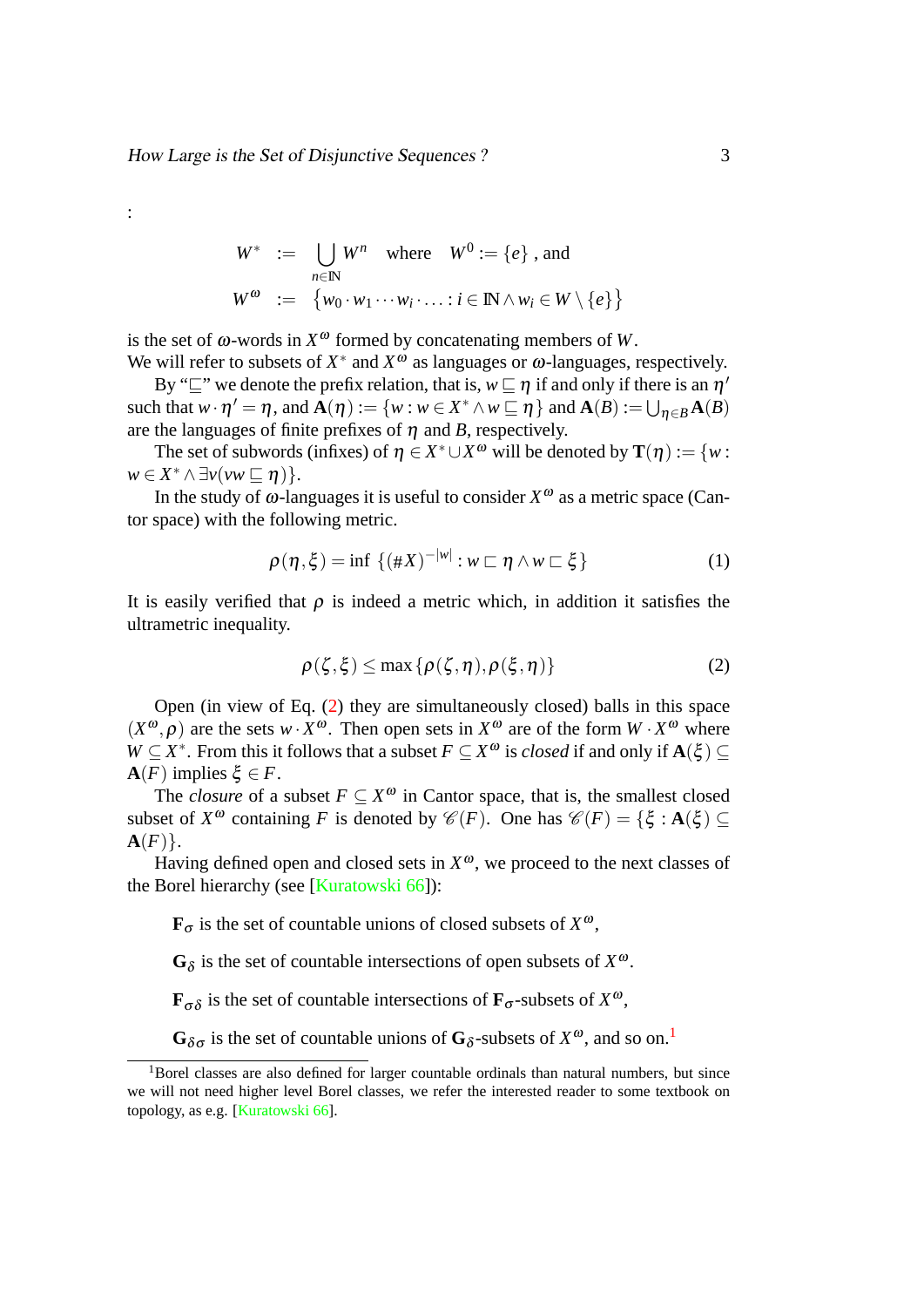For  $W \subseteq X^*$  the  $\delta$ -*limit* of W,  $W^{\delta}$ , consists of all infinite sequences of  $X^{\omega}$  that contain infinitely many prefixes in *W*,

$$
W^{\delta} = \{ \xi \in X^{\omega} : \#(\mathbf{A}(\xi) \cap W) = \infty \}.
$$

For  $G_{\delta}$ -sets we have the following characterization via languages (see [Thomas 90, Staiger 97]).

**Theorem 1** *In Cantor space, a subset*  $F \subseteq X^\omega$  *is a*  $G_\delta$ -set *if and only if there is a language*  $W \subseteq X^*$  *such that*  $F = W^{\delta}$ .

The preceding theorem explains also why  $W^{\delta}$  is called the  $\delta$ -limit of the language *W*.

For  $B \subseteq X^* \cup X^{\omega}$  we define the *state*  $B/w$  of *B* generated by the word  $w \in X^*$  as  $B/w = \{b : wb \in B\}$ . A set *B* is called *finite-state* if its set of states  $\{B/w : w \in X^*\}$ is finite.

A finite-state language  $W \subseteq X^*$  is also called *regular*.<sup>[2](#page-5-2)</sup> An  $\omega$ -language *F* is called *regular* provided there is an  $n \in \mathbb{N}$  and regular languages  $W_i$ ,  $V_i$  ( $1 \le i \le n$ ) such that

<span id="page-5-4"></span>
$$
F = \bigcup_{i=1}^{n} W_i V_i^{\omega}.
$$
 (3)

Along with the Cantor spaces  $(X_r^{\omega})$  $r_r^{\omega}$ , $\rho$ ),  $r \in \mathbb{N}$ ,  $r \geq 2$ , we consider the unit interval [0,1] with the usual metric. For  $\eta \in X_r^* \cup X_r^{\omega}$  we denote by  $v_r(\eta) :=$ 0. $\eta$  the real number with (finite or infinite) base  $r$  expansion  $\eta$ . The surjective mapping  $v_r : X_r^{\omega} \to [0,1]$  is continuous and nearly one-to-one<sup>[3](#page-5-3)</sup>. In particular, all mappings  $v_b$  are one-to-one outside the set of all ultimately periodic  $\omega$ -words,  $Ult := \{w \cdot v^{\omega} : w, v \in X_h^*\}$ *b* }.

# <span id="page-5-0"></span>**2 The** ω**-Language of Disjunctive Sequences**

In this section we will present a few simple properties of the  $\omega$ -language of all disjunctive sequences over *X*,  $D = \{\xi : \mathbf{T}(\xi) = X^*\}$ . Some of the results in this section are reported in [\[Calude et al. 97](#page-17-5)].

### <span id="page-5-1"></span>**2.1 Basic Properties**

From the very definition of disjunctive sequences we obtain

<span id="page-5-5"></span>
$$
D = \bigcap_{w \in X^*} X^* w X^{\omega}.
$$
 (4)

<span id="page-5-2"></span><sup>&</sup>lt;sup>2</sup>In fact, regularity of  $W \subseteq X^*$  is usually defined in a different way, but it is well known that a language *W* is regular if and only if it is finite state.

<span id="page-5-3"></span><sup>&</sup>lt;sup>3</sup>Only real numbers of the form  $i \cdot r^{-j}$ ,  $1 \le i < r^{j}$  have two base *r* expansions.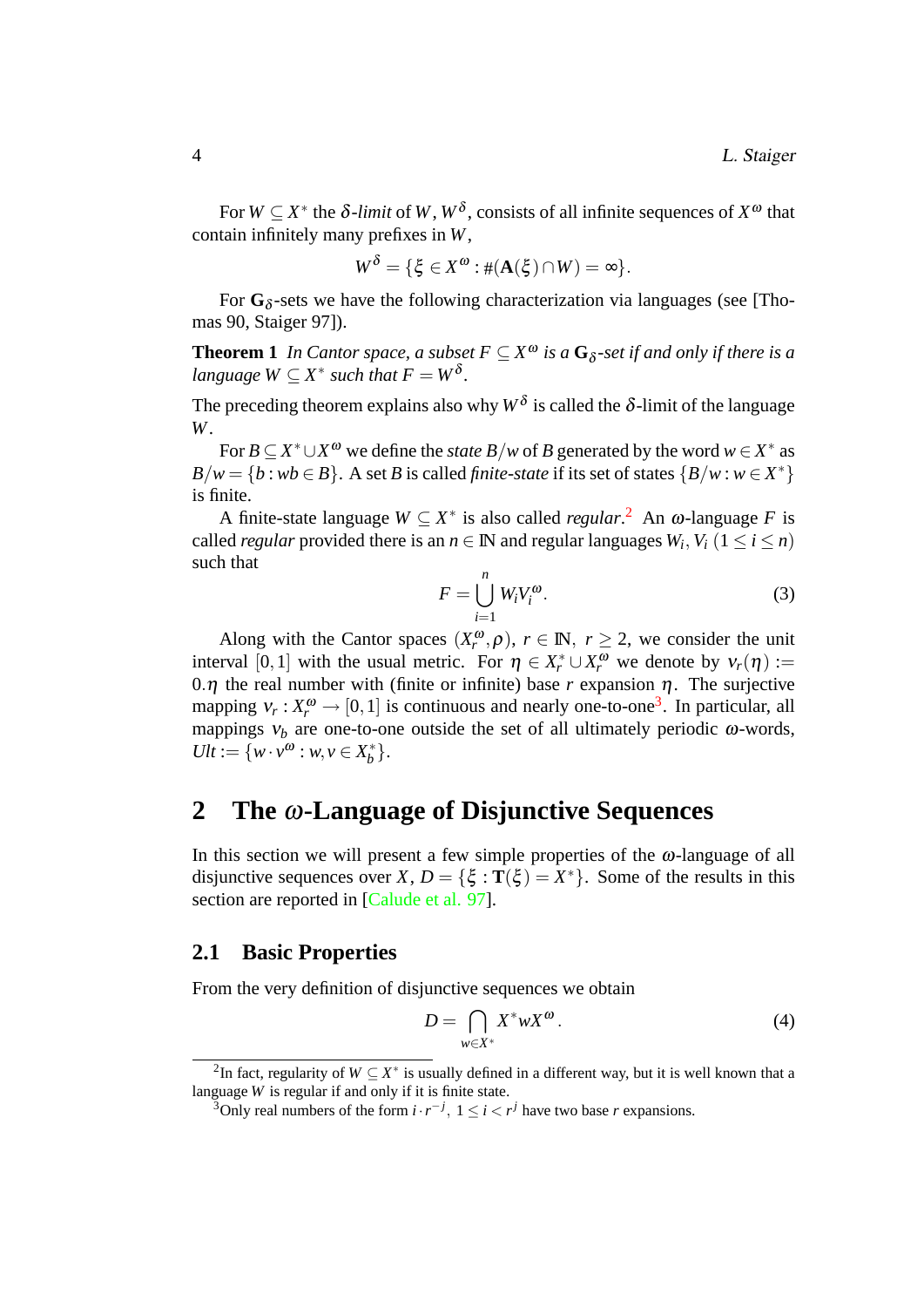<span id="page-6-2"></span>Our next lemma shows that *D* is an example of a finite-state  $\omega$ -language which is not a regular one.

**Lemma 2 ([\[Jurgensen and Thierrin 83](#page-17-6) ¨ ])** *The* ω*-language D is finite-state but not regular.*

Proof. Since  $w\xi \in D$  if and only if  $\xi \in D$ , the  $\omega$ -language *D* satisfies  $D/w = D$ , for all  $w \in X^*$ . Thus *D* has only a single state. Next, *D* is nonempty and does not contain an ultimately periodic sequence  $wv^{\omega}$ . Following Eq. ([3\)](#page-5-4) the  $\omega$ -language *D* cannot be regular.

<span id="page-6-1"></span>The representation of Eq. [\(4\)](#page-5-5) verifies that *D* is a  $G_{\delta}$ -set in Cantor space. Next we are going to show that its topological complexity cannot be decreased. To this end we quote Theorem 21 from [[Staiger 83\]](#page-18-7).

**Theorem 3** *If*  $F \subseteq X^{\omega}$  *is finite-state and simultaneously an*  $\mathbf{F}_{\sigma}$ *- and a*  $\mathbf{G}_{\delta}$ *-set, then F is regular.*

Combining Theorem [3](#page-6-1) with Lemma [2](#page-6-2) and Eq. [\(4](#page-5-5)) we get:

**Proposition 4** *In Cantor space, D is not an*  $\mathbf{F}_{\sigma}$ -set.

### <span id="page-6-0"></span>**2.2 Recursion Theoretic Properties of** *D*

We turn our attention to recursion theoretic properties of *D*. To this end we introduce the first classes of the arithmetical hierarchy of  $\omega$ -languages. As usual we say that an  $\omega$ -language  $E \subseteq X^{\omega}$  is  $\Pi_1$ -*definable* provided E is representable in the form

$$
E = \{\xi \in X^{\omega} : \forall w (w \sqsubseteq \xi \Rightarrow w \in W_E)\},\tag{5}
$$

where  $W_E \subseteq X^*$  is a recursive language, and we say that an  $\omega$ -language  $F \subseteq X^{\omega}$ is  $\Pi_2$ -*definable* provided *F* is representable in the form

<span id="page-6-3"></span>
$$
F = \{ \xi \in X^{\omega} : \forall w (w \in X^* \to \exists u (u \sqsubseteq \xi \land (w, u) \in M_F)) \},
$$
 (6)

where  $M_F$  is a recursive subset of  $X^* \times X^*$ .

It is well-known that in Cantor space,  $\Pi_1$ -definable  $\omega$ -languages are closed sets and  $\Pi_2$ -definable  $\omega$ -languages are  $G_\delta$ -sets.

**Lemma 5** *The*  $\omega$ -language of all disjunctive sequences D is  $\Pi_2$ -definable.

Proof. We have  $D = \{\xi \in X^{\omega} : \forall w \exists v (vw \sqsubseteq \xi)\}\)$ . So it suffices to put  $M_D =$  $\{(w,vw): w, v \in X^*\}$  in Eq. [\(6](#page-6-3)).

<span id="page-6-4"></span>In [\[Staiger 97\]](#page-18-2), Lemma 2.12, it is shown that an  $\omega$ -language  $F \subseteq X^{\omega}$  is  $\Pi_2$ definable if and only if there is a recursive language  $W \subseteq X^*$  such that  $F = W^{\overline{\delta}}$ . In case of *D* we construct *W<sup>D</sup>* explicitly.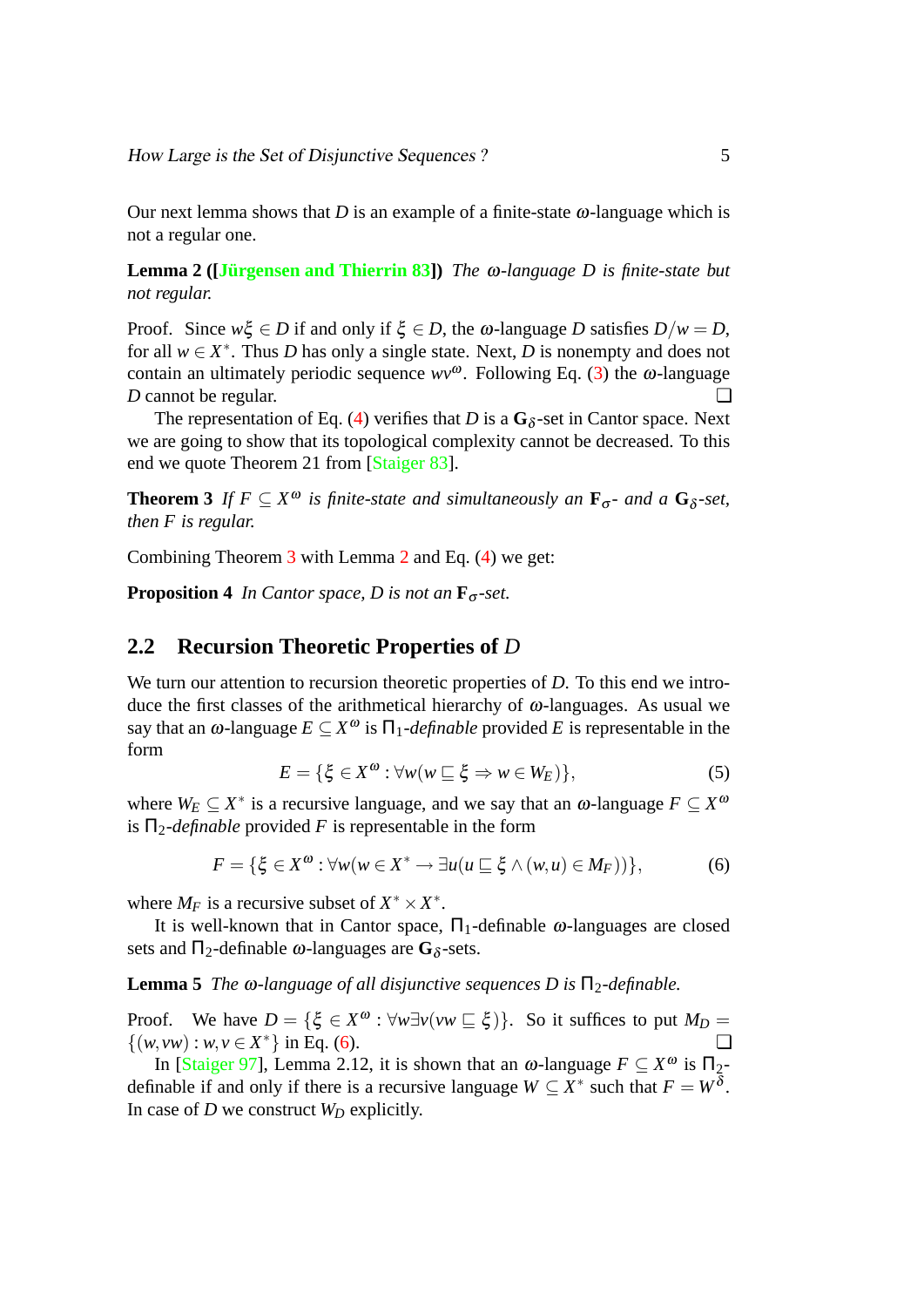### **Proposition 6** *Let*

 $W_D = \{ wx : w \in X^* \land x \in X \land \exists n (n \leq |w| + 1 \land \mathbf{T}(wx) \supseteq X^n \land \mathbf{T}(w) \supseteq X^n) \}.$ 

*Then*  $W_D$  *is a recursive language and*  $D = W_D^{\delta}$ .

Proof. It is obvious that  $W_D$  is recursive. Let  $\xi$  be a sequence such that  $\mathbf{T}(\xi) = X^*$ . Then for every  $n \ge 1$  there is a shortest prefix  $w_n \sqsubseteq \xi$  such that  $\mathbf{T}(w_n) \supseteq X^n$ . Thus  $\{w_n : n \geq 1\}$  is an infinite subset of  $W_D$ . The converse implication follows from the observation that if  $u, v \in W_D$  and  $u \sqsubset v$ , then  $X^m \subseteq T(u)$  implies  $X^m \subseteq T(v)$ , and there is an  $n \in \mathbb{N}$  satisfying  $\mathbf{T}(u) \not\supseteq X^n \subseteq \mathbf{T}(v)$ .

## <span id="page-7-0"></span>**3 Complexity and Density**

In this section we relate disjunctivity to an information theoretic size measure called entropy and to (topological) density in Cantor space.

### <span id="page-7-1"></span>**3.1 Density and Baire Category**

We first introduce the concept of topological density and Baire category for complete metric spaces  $(\mathscr{X}, \rho)$  such as the Cantor space  $X^{\omega}$  or the unit interval [0, 1].

A subset  $M \subseteq \mathcal{X}$  is called *dense* in  $\mathcal{X}$  provided its closure  $cl(M)$  is the whole space  $\mathscr{X}$ . A set  $M \subseteq \mathscr{X}$  is *nowhere dense* in provided its closure  $cl(M)$  does not contain a nonempty open subset.

As for any nonempty open subset  $\mathcal{O} \subseteq \mathcal{X}$  such that  $\mathcal{O} \nsubseteq cl(M_2)$  the inclusion  $cl(M_1) \cup cl(M_2) = cl(M_1 \cup M_2) \supseteq \mathcal{O}$  implies  $cl(M_1) \supseteq \mathcal{O} \setminus cl(M_2)$ , where  $\mathcal{O} \setminus$  $cl(M_2) \neq \emptyset$  is open, the family of nowhere dense sets is closed under finite union.

A set *M* is of *first Baire category* iff it is a countable union of nowhere dense sets, otherwise it is of *second Baire category*. The complements of sets of first Baire category are called *residual*.

It holds the Baire category theorem.

**Theorem 7 (Baire category theorem)** *If a subset M of*  $(\mathcal{X}, \rho)$  *is of first category then*  $\mathscr{X} \setminus M$  *is dense.* 

This theorem has several consequences (see [\[Kuratowski 66,](#page-18-6) [Oxtoby 71](#page-18-3)]).

**Property 8** *If*  $\mathcal O$  *is a nonempty open subset of*  $(\mathcal X, \rho)$  *and*  $M \subset \mathcal X$  *is of first category then*

<span id="page-7-3"></span><span id="page-7-2"></span>
$$
cl(\mathscr{O}\setminus M)\supseteq\mathscr{O}.
$$
 (7)

Particular properties hold also for  $G_{\delta}$ -sets.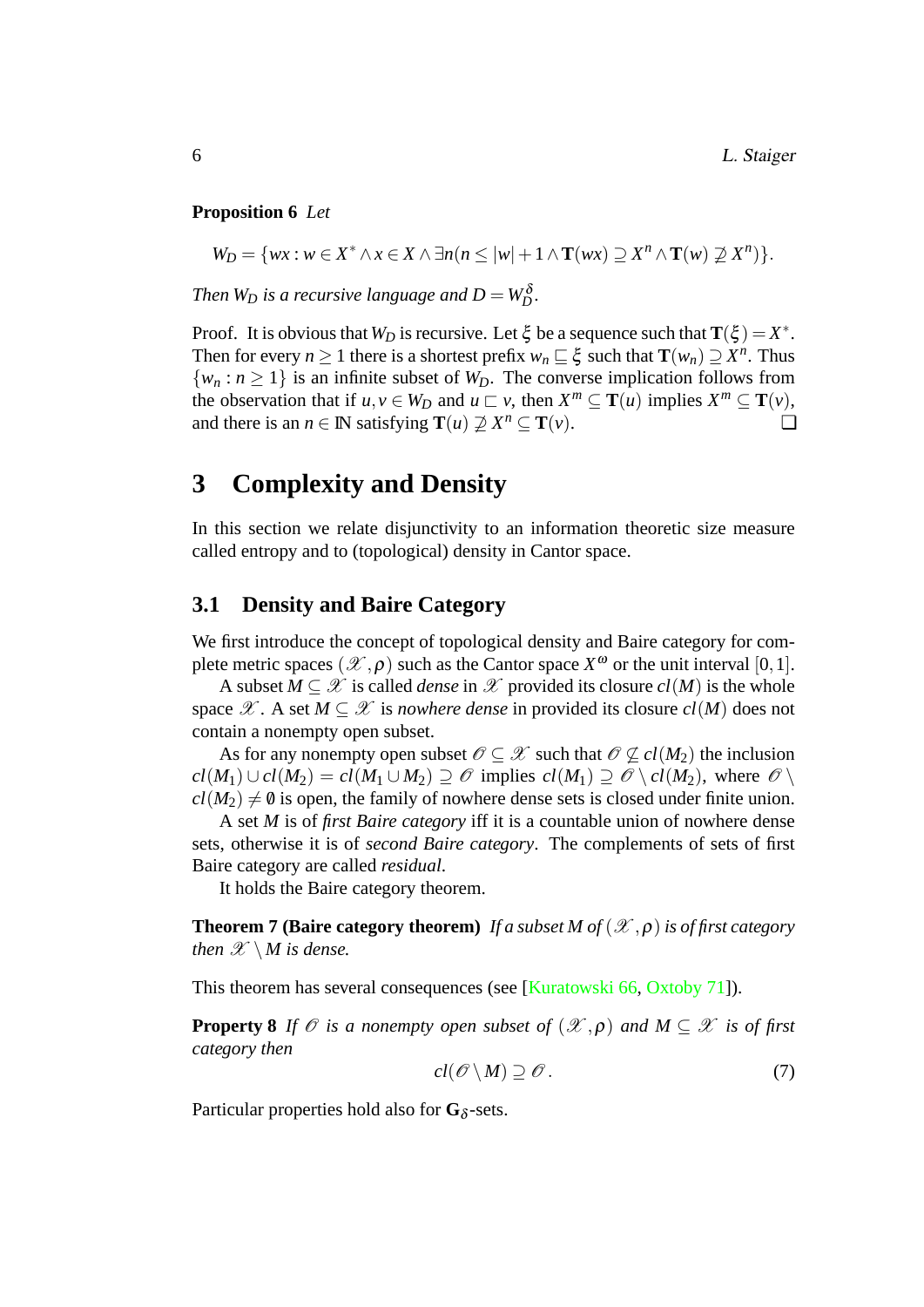**Property 9** *I*. A  $G_{\delta}$ -set  $M \subseteq \mathcal{X}$  of first Baire category is already nowhere *dense.*

2. A subset  $M \subseteq \mathcal{X}$  is residual iff it contains a dense  $G_{\delta}$ -set.

### <span id="page-8-0"></span>**3.2 Subword Complexity**

Next we investigate a concept of complexity of infinite sequences  $\xi$  which is intimately related to disjunctive  $\omega$ -words. This concept is based solely on the sets of subwords **T**( $\xi$ ). It turns out that the subword complexity  $\tau(\xi)$  of a word  $\xi \in X^{\alpha}$ is also closely related to the entropy and density of the  $\omega$ -languages containing  $\xi$ .

For a language  $W \subseteq X^*$  let

$$
s_W(n) = \#W \cap X^n
$$

be its *structure function* (cf. [\[Kuich 70](#page-18-8)]), and

$$
H_W = \limsup_{n \to \infty} \frac{\log_{\#X}(1 + s_W(n))}{n}
$$

be its *entropy*. Define  $s_F = s_{A(F)}$  and  $H_F = H_{A(F)}$ , for  $F \subseteq X^{\omega}$ .

The entropy of languages is monotone with respect to "⊆". Moreover, it has the following properties.

$$
H_{W \cup V} = H_{W \cdot V} = \max \{ H_W, H_V \} \text{ whenever } W \cdot V \neq 0 , \qquad (8)
$$

<span id="page-8-1"></span>
$$
\mathsf{H}_{W/w} \leq \mathsf{H}_W, \text{ and } \tag{9}
$$

$$
\mathsf{H}_{\mathscr{C}(F)} = \mathsf{H}_F. \tag{10}
$$

We call  $\tau(\xi) = H_{\mathbf{T}(\xi)}$  the *subword complexity* of the word  $\xi \in X^{\omega}$ . From the obvious relation  $\#(\widetilde{\mathbf{T}}(\xi) \cap X^{n+m}) \leq \#(\mathbf{T}(\xi) \cap X^n) \cdot \#(\mathbf{T}(\xi) \cap X^m)$  we obtain the following property of  $\tau(\xi)$ .

<span id="page-8-4"></span><span id="page-8-3"></span>
$$
\tau(\xi) = \lim_{n \to \infty} \frac{\log_{\# X} \mathbf{s}_{\mathbf{T}(\xi)}(n)}{n} = \inf \left\{ \frac{\log_{\# X} \mathbf{s}_{\mathbf{T}(\xi)}(n)}{n} : n \in \mathbb{N} \land n \ge 1 \right\} \tag{11}
$$

The subword complexity of an  $\omega$ -word  $\xi$  is closely connected to the entropy of finite-state  $\omega$ -languages containing  $\xi$ .

**Proposition 10** *Let F be a finite-state*  $\omega$ *-language. Then*  $\tau(\xi) \leq H_F$ *, for every*  $\xi \in F$ .

Proof. Since  $\bigcup_{w \in A(F)} F/w$  is a finite union and  $\mathbf{T}(\xi) = \bigcup_{w \subseteq \xi} \mathbf{A}(\{\xi\}/w) \subseteq$  $\bigcup_{w \in A(F)} F/w$  for  $\xi \in F$ , in view of Eqs. [\(8](#page-8-1)) and [\(9](#page-8-1)) we have  $\tau(\xi) \le \max_{w \in A(F)} H_{F/w}$ .

The assertion follows from  $H_{F/w} \leq H_F$ .

<span id="page-8-2"></span>Consequently, if  $\xi \in F$ ,  $H_F < 1$  and *F* is finite-state then  $\xi$  is not disjunctive. We are going to prove that the converse is also true.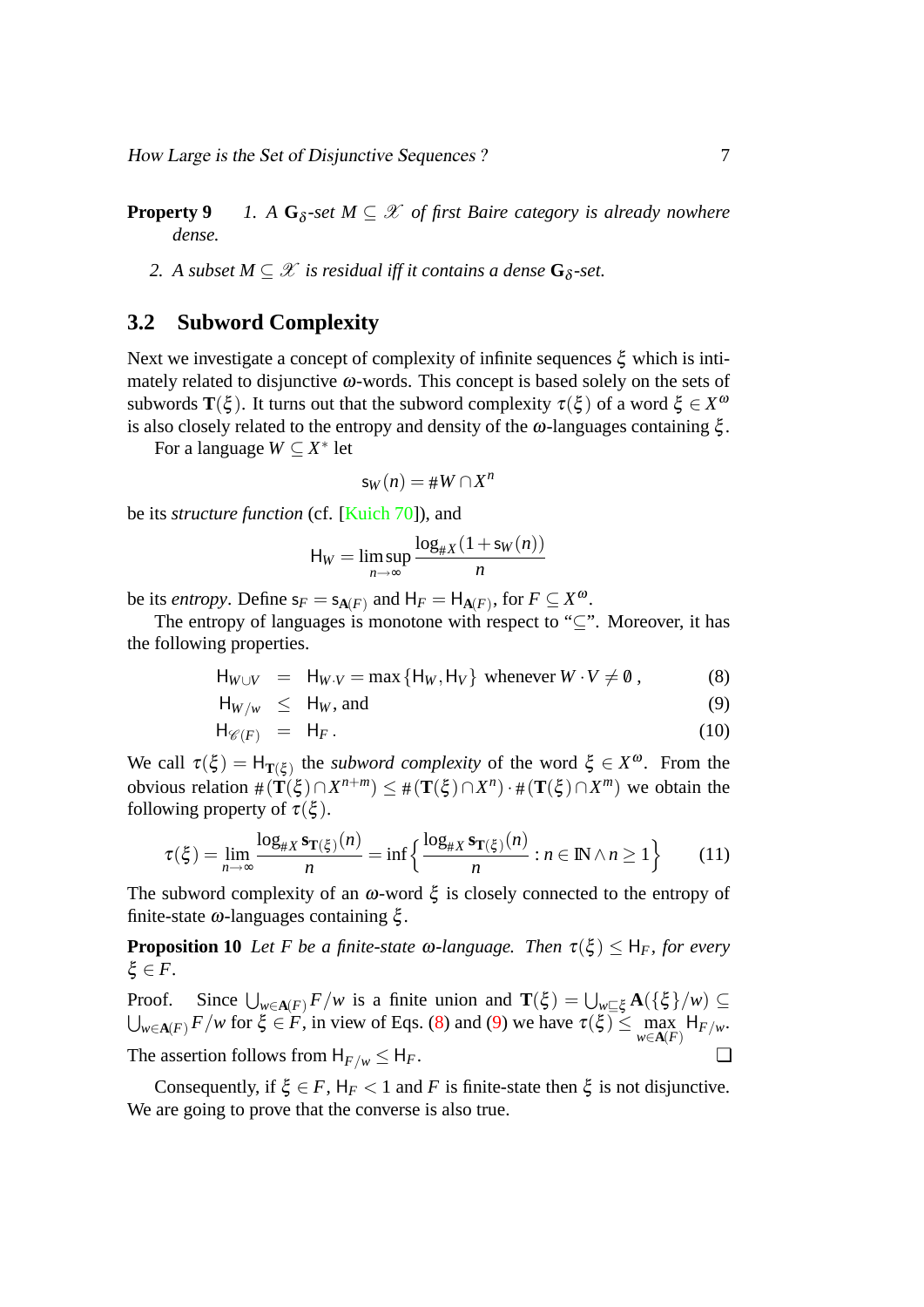**Theorem 11** *An*  $\omega$ *-word*  $\xi \in X^{\omega}$  *is disjunctive iff*  $\xi \in F$  *implies*  $H_F = 1$  *for every finite-state* ω*-language F* ⊆ *X* ω

Proof. One direction is explained above. Let  $\tau(\xi) < 1$ . Then there is a word  $w \notin \mathbf{T}(\xi)$ . Consequently,  $\xi \in X^{\omega} \setminus X^* \cdot w \cdot X^{\omega} \subseteq (X^{\vert w \vert}) \setminus \{w\})^{\omega}$ . Now the assertion  $\text{follows from } H_{(X^{|w|}\setminus\{w\})}$   $\omega = \frac{\log_{\#X}(\#X^{|w|}-1)}{\#X^{|w|}} < 1.$ 

# <span id="page-9-0"></span>**3.3 Entropy and Density in** *X* ω

The final part of this section brings together all three introduced concepts, density, entropy and subword complexity.

We start with special properties of  $\omega$ -languages nowhere dense in  $X^{\omega}$ . Here, in particular, a nowhere dense set contains no subset of the form  $wX^{\omega}$ . This condition can be reformulated as follows.

**Property 12** *A set*  $F \subseteq X^{\omega}$  *is nowhere dense if and only if for every*  $w \in X^*$  *there is a*  $v_w \in X^*$  *such that*  $wv_wX^{\omega} \cap F = \emptyset$ *.* 

<span id="page-9-1"></span>**Remark 1** *If the ω*-language  $F \subseteq X^{\omega}$  satisfies the condition  $\forall w(F/w \subseteq F)$  then, *apparently, we may choose all words*  $v_w$  *to coincide with*  $v := v_e$ *.* 

<span id="page-9-2"></span>For finite-state  $\omega$ -languages we obtain the following connection between entropy an density.

**Lemma 13 ([[Staiger 85](#page-18-9)])** *A finite-state* ω*-language F* ⊆*X* <sup>ω</sup> *is nowhere dense iff*  $H_F < 1$ .

Proof. Clearly, as  $H_{wX^{\omega}} = 1$ , Eq. [\(10](#page-8-1)) shows that  $H_F = 1$  if *F* is not nowhere dense.

Conversely, let *F* be nowhere dense and finite-state. Then all states *F*/*w* and also  $F' := \bigcup_{w \in X^*} F/w$  (as a finite union of nowhere dense sets) are nowhere dense. Since  $F' \supseteq F'/w$  is satisfied for all  $w \in X^*$ , according to Remark [1](#page-9-1) there is a word  $v \in X^*$  such that  $F \subseteq F' \subseteq X^{\omega} \setminus X^* v X^{\omega} \subseteq (X^{|v|} \setminus \{v\})^{\omega}$ . Now, as in the proof of Theorem [11](#page-8-2) one obtains  $H_F < 1$ .

<span id="page-9-3"></span>The final theorem of this section summarizes properties relating (topological) density, entropy and disjunctivity. For a more detailed exposition see [[Staiger 98](#page-18-10)].

**Theorem 14** *Let*  $F \subseteq X^{\omega}$  be closed and finite-state. Then the following properties *are equivalent.*

- *1.*  $H_F < 1$
- *2. F is nowhere dense.*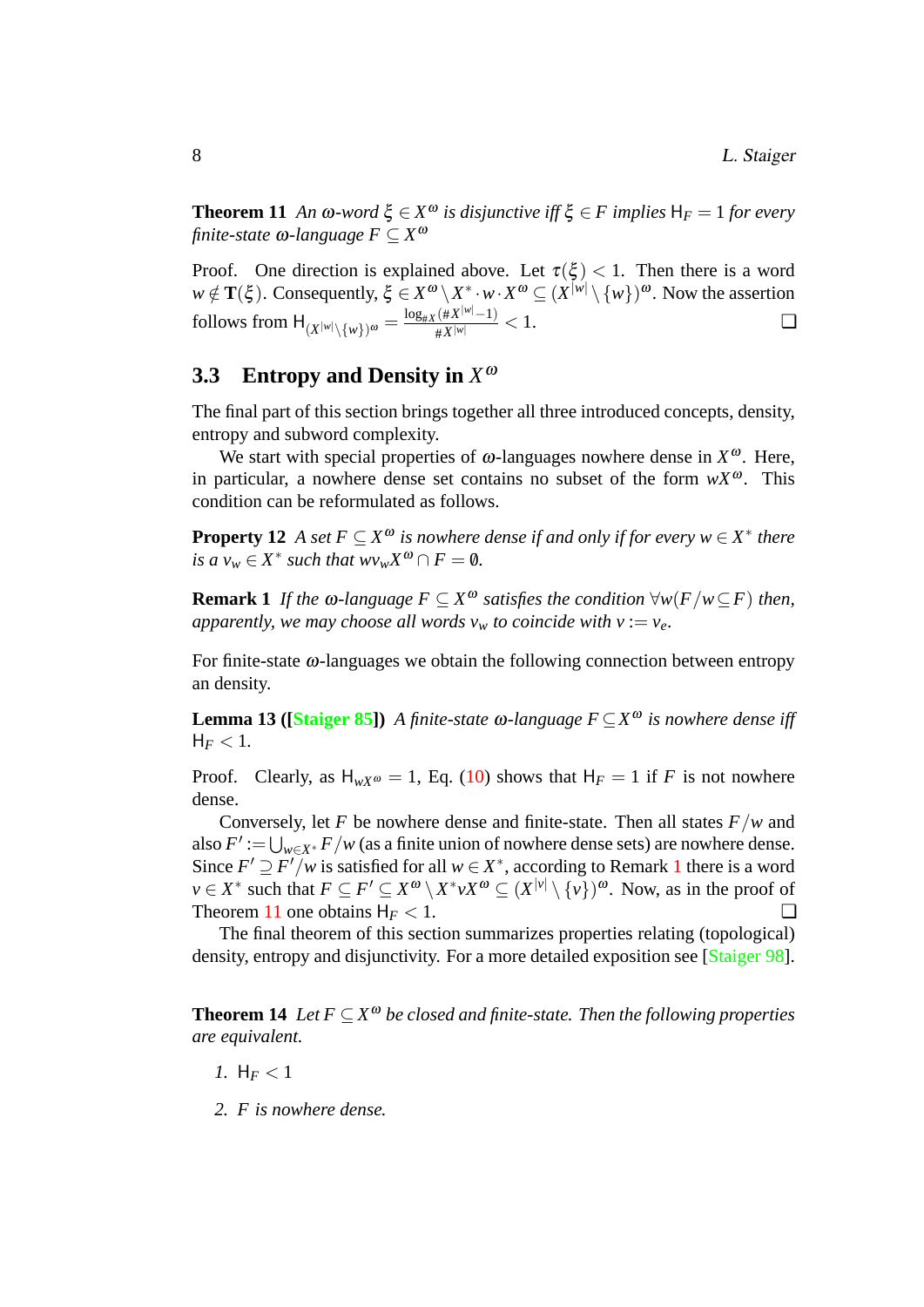*3.*  $τ(ξ) < 1$  *for all*  $ξ ∈ F$ .

Proof. The equivalence of 1 and 2 is Lemma [13](#page-9-2), and Proposition [10](#page-8-3) shows that 1 implies 3.

In order to prove that 3 implies 2, we observe that in view of Property [9](#page-7-2) a closed set is nowhere dense iff it is of first Baire category. Then this implication is a part of Theorem 3 in [\[Staiger 98\]](#page-18-10).  $\Box$ 

Our theorem shows that  $X^{\omega} \backslash D$  is the union of all finite-state nowhere dense  $\omega$ -languages<sup>[4](#page-10-2)</sup>. Utilizing Eq. ([4\)](#page-5-5) and the proof of Theorem [11](#page-8-2) we obtain the following representation of *D* in terms of special regular nowhere dense  $ω$ -languages.

<span id="page-10-3"></span>
$$
X^{\omega} \setminus D = \bigcup_{w \in X^*} (X^{\omega} \setminus X^* w X^{\omega}) = \bigcup_{w \in X^*} (X^{|w|} \setminus \{w\})^{\omega}.
$$
 (12)

#### <span id="page-10-0"></span>**3.4 Measure**

We add a short consideration of the measure of *D*. The representation of Eq. ([12\)](#page-10-3) yields the following short proof that *D* has measure one for all non-vanishing product measures, thus establishing that *D* is also a large set in sense of measure.

Here, as usual, we refer to a measure  $\overline{\mu}$  on  $X^{\omega}$  as a *non-vanishing product measure* derived from a measure  $\mu : X \to (0,1)$ , where  $\sum_{a \in X} \mu(a) = 1$ , provided  $\overline{\mu}(w a X^{\omega}) = \mu(a) \cdot \overline{\mu}(w X^{\omega})$  for all  $w \in X^*$  and  $a \in X$ . We obtain immediately

$$
\overline{\mu}((X^{|w|}\setminus\{w\})^{\omega})=0\tag{13}
$$

for all non-vanishing product measures. This yields the announced result via Eq [\(12](#page-10-3))

**Lemma 15** *Let*  $\overline{\mu}$  *be a non-vanishing product measure on*  $X^{\omega}$ *. Then*  $\overline{\mu}(D) = 1$ *.* 

## <span id="page-10-1"></span>**4 Disjunctive Real Numbers**

So far we considered only disjunctive  $\omega$ -words. In this section we consider the real numbers which have in a positional system a notation which is disjunctive. In particular, we are interested in the set of absolutely disjunctive reals,

From the considerations in the preceding sections we know that for a particular base *r* the set of disjunctive  $\omega$ -words  $D_r$  is residual, moreover, its complement  $X_{r}$ <sup> $\omega$ </sup>  $\setminus$  *D<sub>r</sub>* is the countable union of all (closed) nowhere dense finite-state  $\omega$ -languages.

<span id="page-10-2"></span><sup>&</sup>lt;sup>4</sup>Since the closure of a nowhere dense  $\omega$ -language *F*,  $\mathcal{C}(F)$ , is again nowhere dense, we can drop the requirement "closed".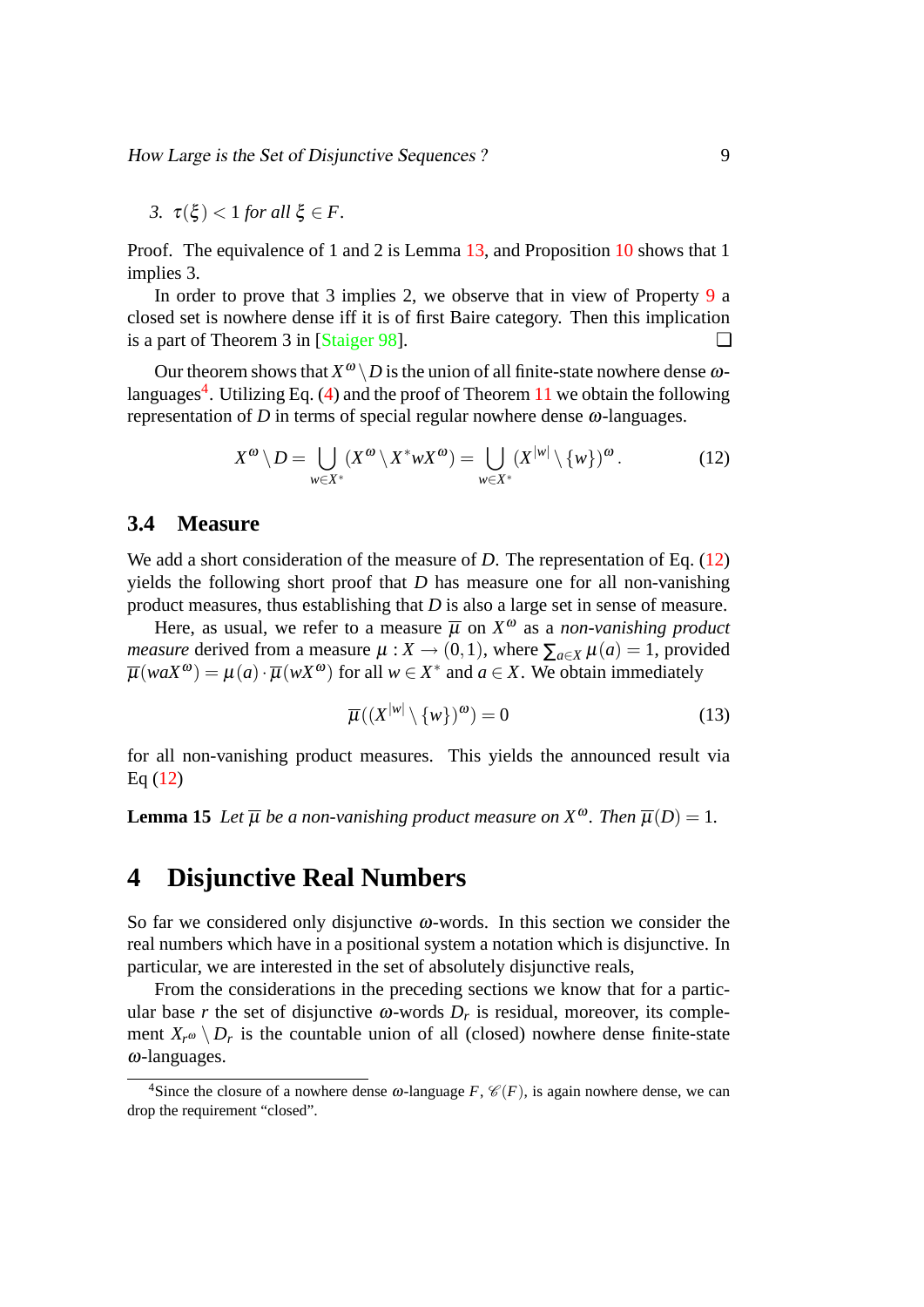We translate these results by the natural interpretation of  $\omega$ -words in  $X_r^{\alpha}$  $r_r^{\omega}$  as the *r*-ary positional notation of real numbers to the unit interval [0,1]. As a result we obtain that the set  $\mathscr D$  of real numbers having disjunctive expansions with respect to all bases  $b \in \mathbb{N}, b \ge 2$  is also a large set in the sense of category, although its complement has not the nice characterization as developed in Eq. [\(12](#page-10-3)) for *D<sup>r</sup>* . Similar results were obtained in [[Calude and Zamfirescu 95,](#page-17-7) [Calude et al. 97](#page-17-5)] but without using the results on disjunctive  $\omega$ -words and the translation results derived below.

### <span id="page-11-0"></span>**4.1** ω**-Words as Expansions of Real Numbers**

First we investigate in more detail some fundamental properties of the mapping  $v_r$ :  $X_r^{\omega} \rightarrow [0, 1]$ . A simple property is

<span id="page-11-1"></span>
$$
|v_r(\xi) - v_r(\eta)| \le \rho(\xi, \eta)
$$
\n(14)

Thus  $v_r$  is a continuous mapping. Since the spaces  $X_r^{\alpha}$  $r_r^{\omega}$  and  $[0,1]$  are compact, we have also the following.

**Property 16** *The mapping* ν*<sup>r</sup> satisfies the identity*

<span id="page-11-4"></span>
$$
\mathsf{v}_r(\mathscr{C}(F)) = cl(\mathsf{v}_r(F)),\tag{15}
$$

*where*  $F \subseteq X_r^{\omega}$  *and cl*(*M*) *denotes the closure of the set*  $M \subseteq [0,1]$ *.* 

<span id="page-11-2"></span>Next, consider the *ambiguity set* of  $v_r$ ,  $A_{v_r} := {\xi : \exists \eta (\eta \neq \xi \land v_r(\xi) = v_r(\eta)) }$ . It holds

**Lemma 17** *A*ν*<sup>r</sup> is of first Baire category.*

Another property deals with the images of balls  $wX^{\omega}$  in  $X^{\omega}$ . To this end let  $\mathcal{I}(F)$ be the interior (largest open subset) of  $F \subseteq X^{\omega}$  and let *int*(*M*) be the interior of  $M \subseteq [0,1]$ . Here the identity  $cl(int(v_r(wX^{\omega}))) = v_r(wX^{\omega})$  is obvious. Moreover, we have the following.

<span id="page-11-3"></span>**Lemma 18** *If*  $F \subseteq X_r^{\omega}$  $V_r^{\omega}$  then  $V_r(\mathscr{I}(F)) \subseteq cl(int(V_r(F))).$ 

Proof. We have  $\mathscr{I}(F) = W \cdot X_r^{\omega}$  $\mathcal{F}_r^{\omega}$  for  $W := \{ w : wX_r^{\omega} \subseteq F \}.$  Then  $v_r(\mathcal{I}(F)) =$  $V_r(\bigcup_{w \in W} wX_r^{\omega}) = \bigcup_{w \in W} v_r(wX_r^{\omega})$ , whence, in view of  $cl(int(v_r(wX_r^{\omega}))) = V_r(wX_r^{\omega})$ , the inclusion

$$
\mathsf{v}_r(\mathscr{I}(F)) = \big(\bigcup_{w \in W} cl(int(\mathsf{v}_r(wX_r^{\omega})))\big) \subseteq cl\big(int\big(\mathsf{v}_r\big(\bigcup_{w \in W} wX_r^{\omega}\big)\big)\big) \subseteq cl(int(F)))
$$

follows. ❏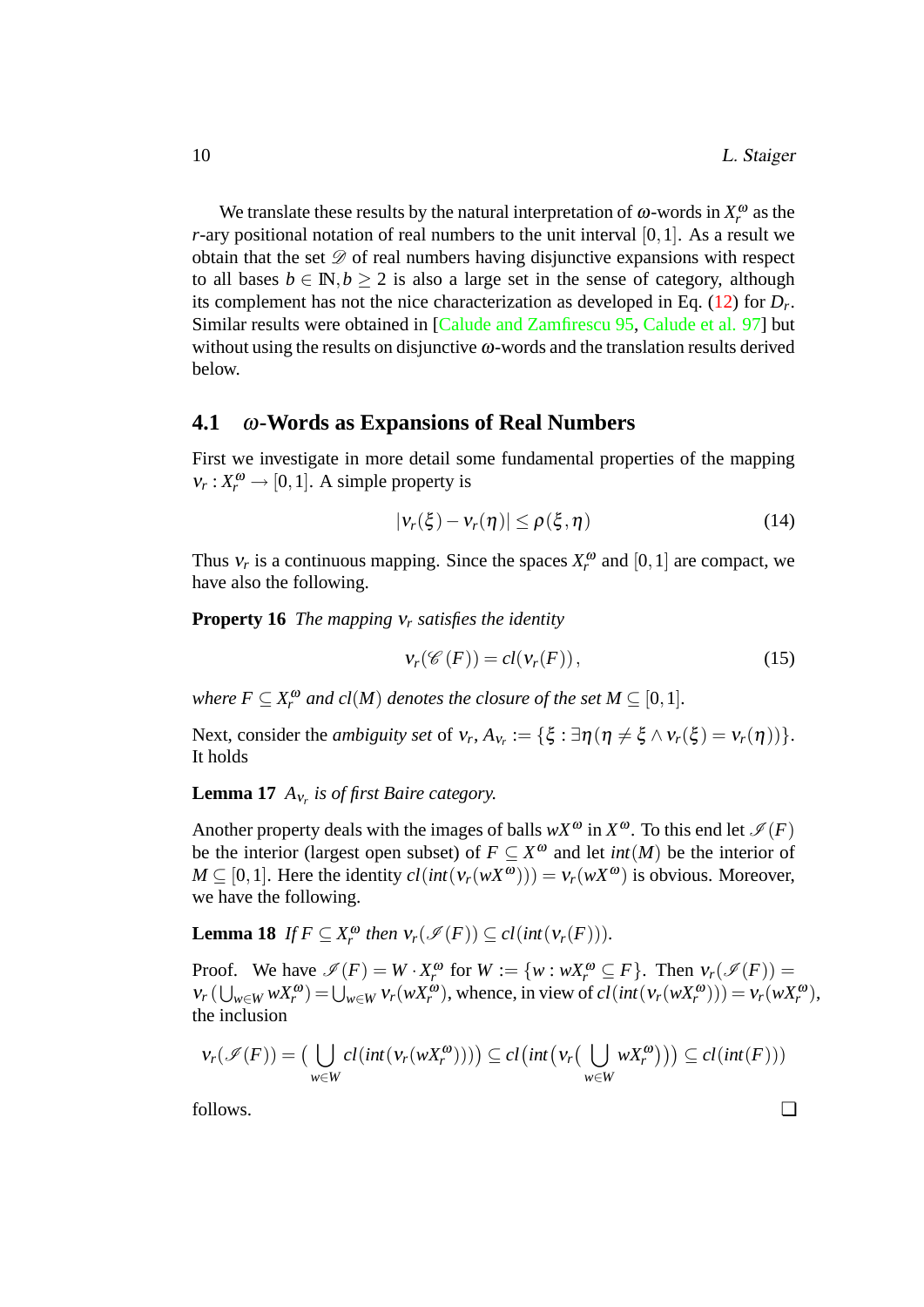It should be mentioned that Property [16](#page-11-1), Lemma [17](#page-11-2) and Lemma [18](#page-11-3) hold likewise for the *d*-dimensional version of  $V_r$  mapping the space  $(X_r \times \cdots \times X_r)$ <sup>ω</sup> to  $\overline{d}$  times *d* t*imes*

the *d*-dimensional unit cube  $[0,1]^d$  considered in [Jürgensen and Staiger 01].

Observe that for  $w \in (X_r \times \cdots \times X_r)$ | {z } *d* t*imes*  $\sum_{r=1}^{n}$  is the set  $v_r(w \cdot (X_r \times \cdots \times X_r))$ | {z } *d* t*imes*  $(\overline{a})^{\omega}$ ) is a so-

called mesh cube in an  $r^{-|w|}$ -coordinate mesh of the unit cube  $[0,1]^d$  (see Sec-tion 3.1 in [[Falconer 90\]](#page-17-9)). An  $r^{-|w|}$ -coordinate mesh in the unit interval is simply the collection of all intervals  $v_r(wX_r^{\omega})$  where  $|w| = n$ . These observations will turn out to be useful in Section [5.2](#page-15-0).

### <span id="page-12-0"></span>**4.2 Translation Results for General Metric Spaces**

Next, we consider the relative density of a subset  $F \subseteq X_r^{\omega}$  or  $M \subseteq [0,1]$ . Our aim is to show that *F* and  $v_r(F)$  are either both nowhere dense or both not. In contrast to the preliminary version [[Staiger 01](#page-18-0)] we are going to show this in the more general context of complete metric spaces  $(\mathscr{X}, \rho)$ .

To this end let  $f: (\mathscr{X}, \rho) \to (\mathscr{X}', \rho')$  be a mapping between the spaces  $\mathscr{X}$ and  $\mathscr{X}'$ , and let  $\mathscr{A}_f := \{ \mathbf{x} : \mathbf{x} \in \mathscr{X} \land \exists \mathbf{y} (\mathbf{x} \neq \mathbf{y} \land f(\mathbf{x}) = f(\mathbf{y})) \}$  be the ambiguity set of *f* .

<span id="page-12-1"></span>**Lemma 19** *Let*  $(\mathcal{X}, \rho)$  *be a complete metric space,*  $f : \mathcal{X} \to \mathcal{X}'$  *and let*  $\mathcal{A}_f$  *be of first Baire category. Then*  $\mathscr{O} \subseteq f^{-1} \circ f(\mathscr{F})$  *implies*  $\mathscr{O} \subseteq \mathscr{F}$  whenever  $\mathscr{O} \subseteq \mathscr{X}$ *is open and*  $\mathscr{F} \subset \mathscr{X}$  *is closed.* 

Proof. Since *f* is one-to-one on  $\mathscr{X} \setminus \mathscr{A}_f$  we have  $\mathscr{O} \setminus \mathscr{A}_f \subseteq \mathscr{F}$ . Then, in view of Eq. [\(7](#page-7-3)),  $cl(\mathcal{O} \setminus \mathcal{A}_f) \supseteq \mathcal{O}$ , and the assertion follows.

We get our first result for mappings satisfying an identity analogous to Eq. [\(15](#page-11-4)),  $cl(f(M)) = f(cl(M))$ , where *cl* denotes the closure as well in  $(\mathscr{X}, \rho)$  as in  $(\mathscr{X}', \rho')$ . Such functions are referred to as *closed mappings*. Closed mappings are also continuous, hence the preimage  $f^{-1}(\mathcal{O}')$  of an open subset  $\mathcal{O}' \subseteq \mathcal{X}'$  is again open.

<span id="page-12-2"></span>**Theorem 20** *Let*  $f : \mathcal{X} \to \mathcal{X}'$  *be a closed mapping and let*  $\mathcal{A}_f$  *be of first Baire category. If*  $\mathscr F$  *is nowhere dense, then*  $f(\mathscr F)$  *is also nowhere dense.* 

Proof. Assume  $f(\mathcal{F})$  to be not nowhere dense in  $f(\mathcal{X}')$ . Then there is an open set  $\mathscr{O}' \subseteq \mathscr{X}'$  such that  $cl(f(\mathscr{F})) \supseteq f(\mathscr{X}') \cap \mathscr{O}' \neq \emptyset$ . Hence,  $f^{-1}(cl(f(\mathscr{F})))$  $f^{-1}(f(cl(\mathscr{F}))) \supseteq f^{-1}(\mathscr{O}') \neq \emptyset$ . According to Lemma [19](#page-12-1) we have  $cl(\mathscr{F}) \supseteq f^{-1}(\mathscr{O}')$ , and  $\mathscr F$  contains a nonempty open subset.

<span id="page-12-3"></span>Similar to *cl* let *int* denote the interior operation in both spaces.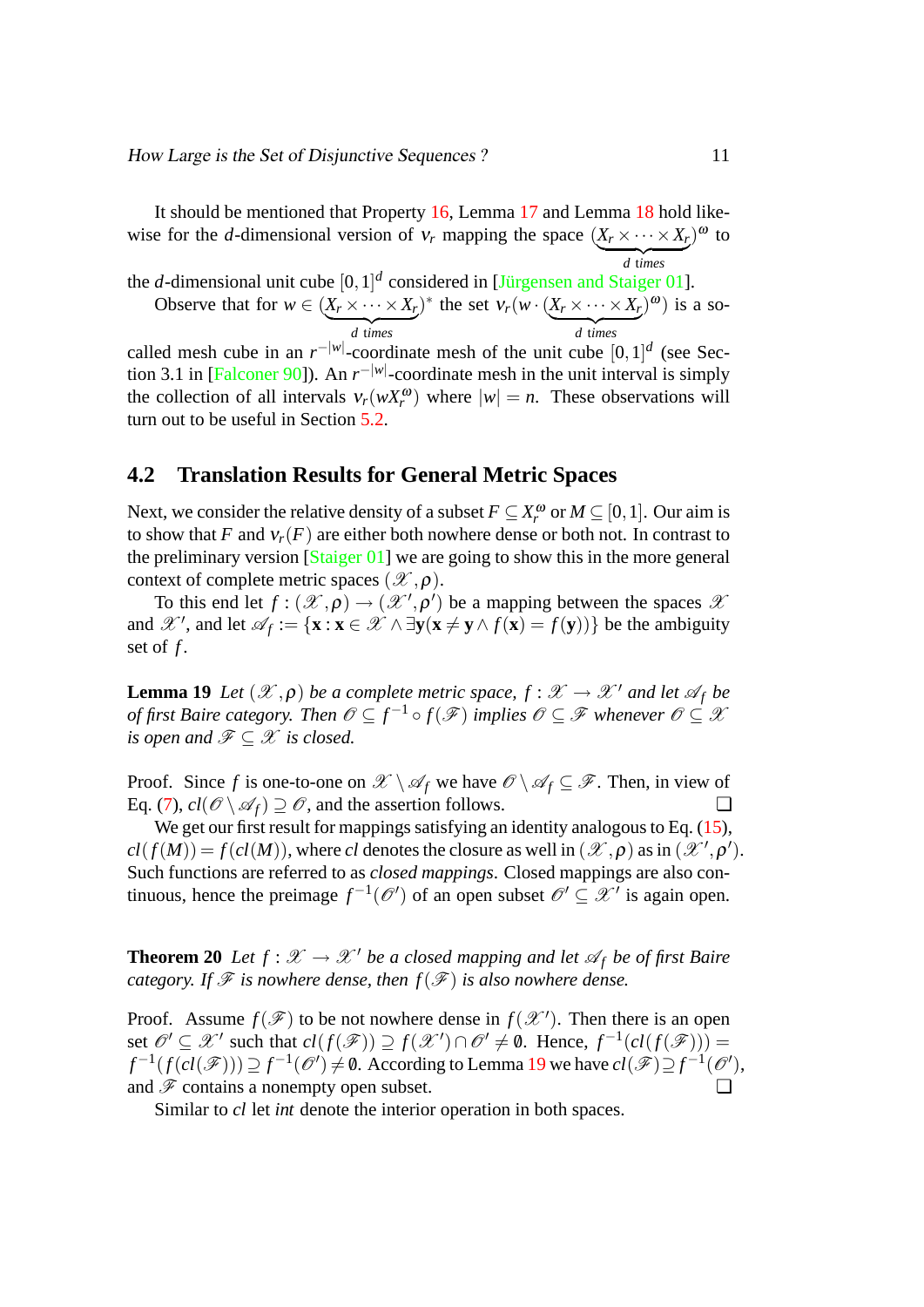**Theorem 21** *If*  $f : \mathcal{X} \to \mathcal{X}'$  is closed and satisfies the inequality  $f(int(M)) \subseteq$  $cl(int(f(M)))$  *for arbitrary*  $M \subseteq \mathcal{X}$  then the preimage  $f^{-1}(\mathcal{F}')$  of a nowhere *dense set*  $\mathscr{F}' \subseteq \mathscr{X}'$  is nowhere dense in  $\mathscr{X}$ .

Proof. Assume  $\mathscr{F} := f^{-1}(\mathscr{F}')$  to be not nowhere dense. Then there is a nonempty open set  $\mathscr{O} \subseteq cl(f^{-1}(\mathscr{F}'))$ . Hence,  $\mathscr{O} \neq int(cl(f^{-1}(\mathscr{F}')))$ . Applying the inequality and the fact that *f* is closed yields  $f(int(cl(f^{-1}(\mathscr{F}')))) \subseteq cl(int(cl(f(f^{-1}(\mathscr{F}'))))$ . But  $cl(int(cl(f(f^{-1}(\mathcal{F}'))))) \subseteq cl(\mathcal{F}'),$  and thus  $cl(\mathcal{F}')$  contains the nonempty open set *int*( $cl(f(f^{-1}(\mathscr{F}))$ )))).

In the previous Section [4.1](#page-11-0) we have seen that the function  $v_r$  satisfies the hypotheses of Theorems [20](#page-12-2) and [21.](#page-12-3) Thus we obtain the following.

<span id="page-13-2"></span>**Theorem 22** *Let*  $F \subseteq X_r^{\omega}$ *r . Then F is nowhere dense, iff* ν*r*(*F*) *is nowhere dense.*

### <span id="page-13-0"></span>**4.3 Absolutely Disjunctive Reals**

Now, we use our translation results to show that the set of absolutely disjunctive reals is residual.

As a corollary to Theorem [22](#page-13-2) we obtain immediately the following.

**Lemma 23** The set of all absolutely disjunctive real numbers is a residual  $G_{\delta}$ -set *in* [0,1], and for every  $r \in \mathbb{N}$ ,  $r \geq 2$  the set  $v_r^{-1}(\mathscr{D})$  is a residual  $\mathbf{G}_{\delta}$ -set in  $X_r^{\omega}$ .

Proof. Since  $\mathscr{D} = \bigcap_{r \geq 2} v_r(D_r)$ , it suffices to show that every  $v_r(D_r)$  is a residual **G**<sub> $\delta$ </sub>-set in [0,1]. Following Eq. [\(12](#page-10-3)),  $X_r^{\omega} \setminus D_r$  is an  $\mathbf{F}_{\sigma}$ -set of first Baire category and the ambiguity set of  $v_r$ ,  $A_{v_r}$ , satisfies  $A_{v_r} \subseteq X_r^{\omega} \setminus D_r$ . Thus we have  $v_r(D_r) =$  $[0,1] \setminus V_r(X_r^{\omega} \setminus D_r)$ . In view of Theorem [22](#page-13-2) and Property [16](#page-11-1), the image  $V_r(X_r^{\omega} \setminus D_r)$ is also an  $\mathbf{F}_{\sigma}$ -set of first Baire category.

The second assertion follows from the fact that  $v_r$  is continuous and  $\mathscr D$  is a residual **G**<sub>δ</sub>-set.  $-set.$ 

### <span id="page-13-1"></span>**5 Base conversion**

In the previous sections we have seen that the sets  $D<sub>r</sub>$  of disjunctive sequences in  $X_r^{\omega}$  $r_r^{\omega}$  as well as the preimages  $v_r^{-1}(\mathscr{D})$  of the set of absolutely disjunctive reals are residual  $G_{\delta}$ -sets. From the papers [[Cassels 59,](#page-17-2) [Schmidt 60,](#page-18-4) [Hertling 96](#page-17-1)] it is known that the property to be disjunctive is not invariant under base conversion  $V_b \circ V_r^{-1} : X_r^{\omega} \setminus A_{V_r} \to X_b^{\omega}$  $\iota_{b}^{\omega}$ .

Thus  $D_r \supset V_r^{-1}(\mathscr{D})$ , and the constructive description of the set  $D_r$  obtained in Proposition [6](#page-6-4) cannot be carried over directly to  $v_r^{-1}(\mathscr{D})$ . The aim of this section is to give a constructive description of the set of *r*-ary expansions of all absolutely disjunctive reals,  $v_r^{-1}(\mathscr{D})$ .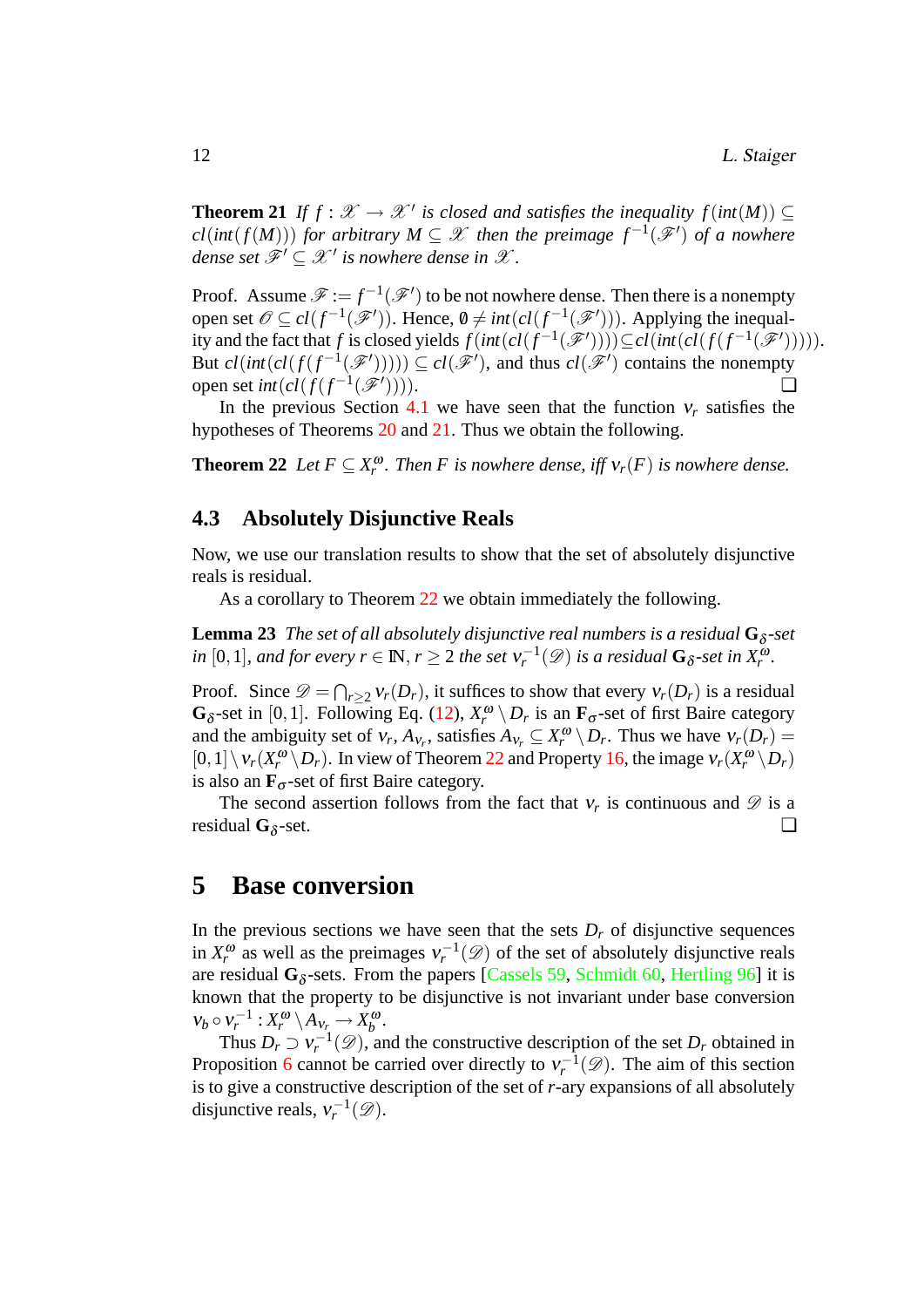We conclude this section using Theorem [14](#page-9-3) and the non-invariance of disjunctive reals under base conversion to show that the class of finite-state  $\omega$ -languages is also not invariant under base conversion.

### <span id="page-14-0"></span>**5.1 The Constructivity of**  $\mathscr{D}$

It is known that, in general, it is not possible to continuously (as a mapping from Cantor space  $(X_r^{\omega})$  $(\alpha, \rho)$  to  $(X_b^{\omega})$  $b<sub>b</sub>(\rho, \rho)$  convert base *r* expansions of real numbers to base  $b$  expansions. Even, if we exclude the set of ultimately periodic  $\omega$ -words, *Ult*, from this conversion. More specifically, the size of the smallest ball  $v \cdot X_h^{\omega}$ *b* for which  $v_b(v \cdot X_b^{\omega})$  $\mathcal{V}_b^{\omega}$ )  $\supseteq \mathcal{V}_r(w \cdot X_r^{\omega})$ *r* ) does not only depend on the length of *w*. For instance, if  $b = 10$ ,  $r = 2$  and  $w \sqsubset \xi$  with  $v_2(\xi) = \frac{1}{5}$  we have  $|v| = 0$  independently of *w*.

In [[Staiger 02\]](#page-18-5) it is explained that admitting a small ambiguity in our conversion we can solve the problem in the following way:

For every  $w \in X_r^*$  we find in a constructive way at most two words  $v_-, v_+ \in X_b^*$  $\tilde{b}$ <sup>\*</sup> both of length  $\lfloor |w| \cdot \log_b r \rfloor$  such that  $v_b(v_-\cdot X_b^{\omega})$  $\mathcal{L}_{b}^{(\omega)}\cup\mathcal{V}_{b}(\nu_{+}\cdot X_{b}^{(\omega)}).$  $\mathcal{V}_b^{(\omega)} \supseteq \mathcal{V}_r(w \cdot X_r^{(\omega)})$ *r* ). Moreover, if two words are really necessary, then  $v_-, v_+ \in X_b^*$  $b<sub>b</sub>$  can be chosen in such a way that *v*<sub>+</sub> is the successor of *v*<sub>−</sub> in the quasilexicographical ordering of  $X_b^*$  $\iota_b^*$ 

Thus we define the following computable mappings  $h^{r\to b}_+$ ,  $h^{r\to b}_-$ :  $X^*_r \to X^*_b$ *b* such that  $h^{r\to b}_-(w) := v_-\text{ and } h^{r\to b}_+(w) := v_+\text{ where the computation of } v_-\text{ and } v_+$ is carried out as described above or in [[Staiger 02](#page-18-5)].

The following lemma shows that the sets of infixes of successors in quasilexicographical ordering do not deviate too much from each other.

<span id="page-14-1"></span>**Lemma 24** *Let*  $w, w' \in X_r$  *and let*  $w'$  *be the successor of*  $w$  *in the quasilexicographical ordering of X*<sup>\*</sup>, *Then*  $|(\mathbf{T}(w) \setminus \mathbf{T}(w')) \cap X_r^n| \leq n+1$  *and*  $|(\mathbf{T}(w') \setminus$  $\mathbf{T}(w)$ ) $\cap X_r^n \leq n+1$  *for all n*  $\leq |w|$ *.* 

Proof. In case  $|w| < |w'|$  we have  $w = (r-1)^{|w|}$  and  $w' = 0^{|w|+1}$  whence  $|({\bf T}(w) \cap$  $X_r^n$ | =  $|({\bf T}(w') \cap X_r^n| = 1$ , and the assertion is trivially satisfied.

Assume  $|w| = |w'| = l$ . Since w' is the successor of w, there is a common prefix  $u \sqsubset w$ ,  $u \sqsubset w'$  such that  $w = u \cdot x \cdot (r-1)^{l-|u|-1}$  and  $w' = u \cdot (x+1) \cdot 0^{l-|u|-1}$ .

The infixes of  $w$  and  $w'$  can be estimated as

$$
\mathbf{T}(w) \cap X_r^n \subseteq (\mathbf{T}(u) \cap X_r^n) \cup \{u_i x(r-1)^{n-i-1} : 0 \le i < n\} \cup \{(r-1)^n\},
$$
  

$$
\mathbf{T}(w') \cap X_r^n \subseteq (\mathbf{T}(u) \cap X_r^n) \cup \{u_i (x+1) 0^{n-i-1} : 0 \le i < n\} \cup \{0^n\}
$$

where  $u_i$  is the suffix of length *i* of *u*.

Now we state our main theorem proving the constructivity of the set  $\mathscr D$  of absolutely disjunctive reals in recursion theoretic terms analogous to the one of *D<sup>r</sup>* given in Section [2.2.](#page-6-0)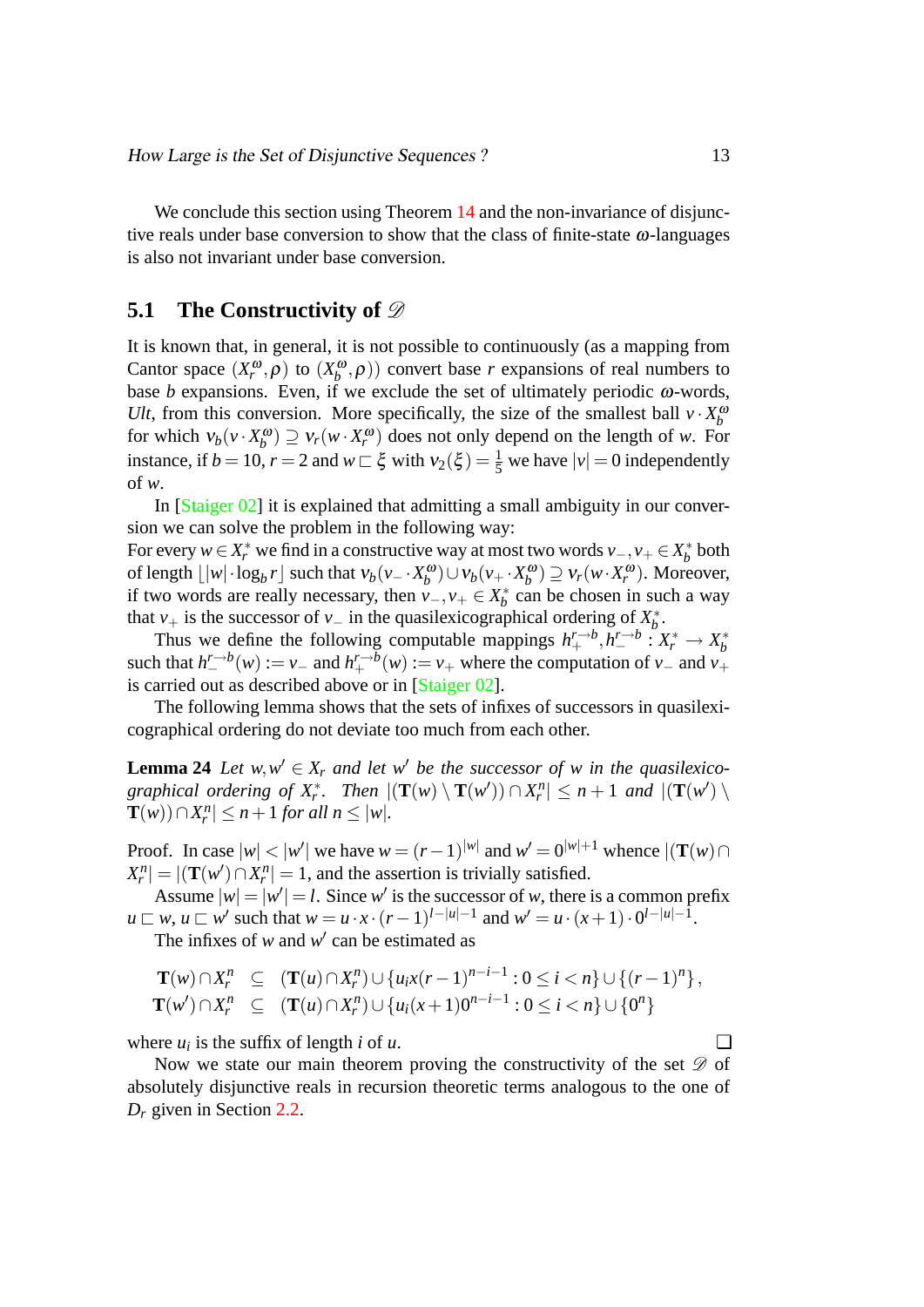**Theorem 25** *For every r*  $\in$  **N**, *r*  $\geq$  2 *there is a recursive language W<sub><i>r*</sub> such that  $v_r(W_r^{\delta}) = \mathscr{D}.$ 

Proof. The following explicit construction of the language  $W_r$  is similar to the one in the proof of Proposition [6.](#page-6-4)

$$
W_r := \left\{ wx : w \in X_r^* \land x \in X_r \land \exists n \Big( n \le |w| \land \forall b \Big( 2 \le b \le n \rightarrow \mathbf{T}(h_+^{r \to b}(wx)) \supseteq X_b^n \lor \mathbf{T}(h_-^{r \to b}(wx)) \supseteq X_b^n \Big) \land \exists b \Big( 2 \le b \le n \land \mathbf{T}(h_+^{r \to b}(w)) \not\supseteq X_b^n \land \mathbf{T}(h_-^{r \to b}(w)) \not\supseteq X_b^n \Big) \Big) \right\}
$$

Let  $\xi \in W_r^{\delta}$  and let  $\eta_b := v_b^{-1}$  $b_b^{-1}(v_r(\xi))$ . It suffices to show that  $\eta_b \in X_b^{\omega}$  $\int_b^{\omega}$  is disjunctive. By construction, for all sufficiently large  $n \in \mathbb{N}$  there is a prefix  $w_n \subset \xi$ such that  $h^{r\to b}_+(w_n)$  or  $h^{r\to b}_-(w_n)$  is a prefix of  $\eta_b$  and  $\mathbf{T}(h^{r\to b}_+(w_n)) = X_b^n$  $\int_b^n$  or  $\mathbf{T}(h^{r\rightarrow b}(w_n)) = X_b^n$  $\int\limits_b^n$ 

In view of Lemma [24](#page-14-1) this implies  $\#\mathbf{T}(h^{r\to b}_+(w)) \cap X_b^n \geq b^n - (n+1)$  and  $\#\mathbf{T}(h^{r\to b}_{-}(w)) \cap X_b^n \geq b^n - (n+1)$ . Accordingly,  $\#\(\mathbf{T}(\eta_b) \cap X_b^n)$  $\frac{\log_b(b^n-n-1)}{n}$ *n* for infinitely many  $n \in \mathbb{N}$ , and Eq. [\(11](#page-8-4)) proves  $\tau(\eta_b) = 1$ .

Conversely, let  $\xi \in X_r^{\omega}$  $v_r^{\omega}$  and  $v_r(\xi) \in \mathcal{D}$ . Then every  $\eta_b := v_b^{-1}$  $v_b^{-1}(v_r(\xi))$  is disjunctive. It suffices to prove that for every  $n \in \mathbb{N}$  there is a prefix  $w_n \subset \xi$  such that  $\forall b \left(2 \leq b \leq n \rightarrow \mathbf{T}(h^{r \rightarrow b}_{+}(w)) \supseteq X^{n}_{b} \vee \mathbf{T}(h^{r \rightarrow b}_{-}(w)) \supseteq X^{n}_{b}$  $\binom{n}{b}$ . (Then  $w_n$  has a prefix in *v<sub>n</sub>* ∈ *W<sub>r</sub>* which has  $|v_n|$  ≥ *n*, thus  $W_r \cap \mathbf{A}(\xi)$  is infinite.)

Choose  $n \in \mathbb{N}$  and for every  $\eta_b$ ,  $2 \le b \le n$ , a prefix  $v_b \sqsubset \eta_b$  such that  $\mathbf{T}(v_b) \supseteq$ *X n*  $\sum_{b}^{n}$ . If  $u_{n,b} \sqsubset \xi$  has length  $|u_{n,b}| \ge |v_b| \cdot \log_r b$  then  $h_+^{r\to b}(u_{n,b}) \sqsupseteq v_b$  or  $h_-^{r\to b}(u_{n,b}) \sqsupseteq$ *v*<sub>*b*</sub>. Now define *w<sub>r</sub>* to be the longest of the words *u*<sub>*n*,*b*</sub>, 2 ≤ *b* ≤ *n*. ◯

### <span id="page-15-0"></span>**5.2 Non-invariance of Finite-State** ω**-Languages**

This last part uses results of the non-invariance of disjunctivity under base conversion to show that the class of finite-state  $\omega$ -languages is also not invariant under base conversion.

In order to achieve this goal we introduce the concept of box-counting dimen-sion in [0,1] (see [\[Falconer 90\]](#page-17-9)). To this end let  $\mathcal{N}_\epsilon(M)$  be the smallest number of intervals of length ε (balls of diameter ε) which cover *m* ⊆ [0,1]. The *upper box-counting dimension* of  $M \subseteq [0,1]$  is defined as

$$
\overline{\text{bdim}} M := \limsup_{\varepsilon \to 0} \frac{\log_r \mathcal{N}_{\varepsilon}(M)}{-\log_r \varepsilon}.
$$

This formula, in some sense, resembles the definition of the entropy of  $\omega$ -languages. If we define  $\mathcal{N}'_{r-n}(M)$  as the smallest number of intervals of the form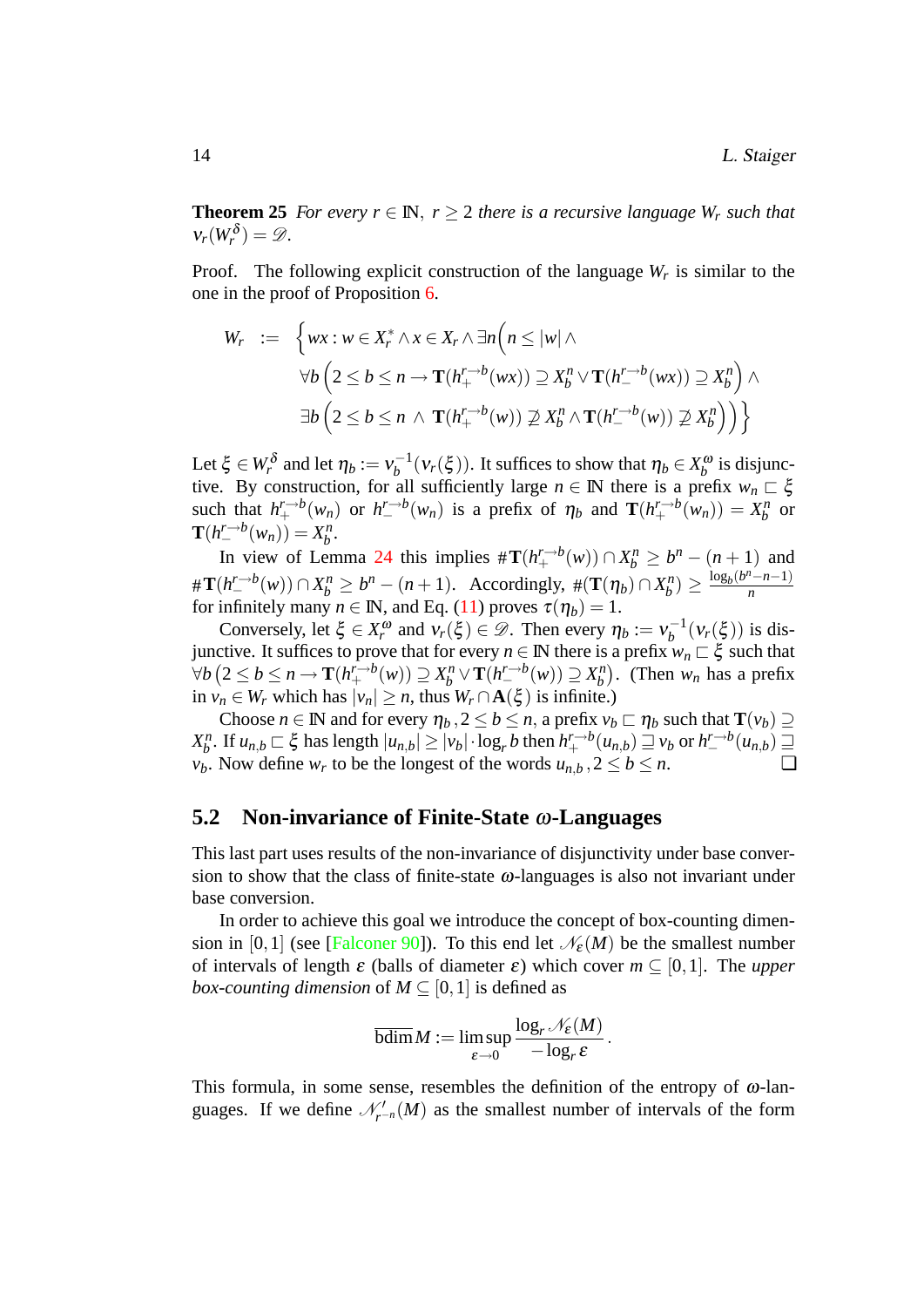$\left[\frac{i}{r-n}, \frac{i+1}{r-n}\right]$  (mesh cubes in an  $r^{-n}$ -coordinate mesh as in [\[Falconer 90\]](#page-17-9)) which cover *M*, we observe that

<span id="page-16-0"></span>
$$
\mathcal{N}'_{r^{-n}}(\mathbf{v}_r(F)) \le \mathsf{s}_F(n) \le 3 \cdot \mathcal{N}'_{r^{-n}}(\mathbf{v}_r(F)). \tag{16}
$$

Proof. On the one hand, the intervals  $v_r(wX_r^{\omega})$ ,  $|w| = n$  where  $wX_r^{\omega} \cap F \neq \emptyset$ cover  $V_r(F)$  and are of the required form. Thus the first inequality is evident.

On the other hand, if  $w \in A(F)$  and  $|w| = n$  there are at most three intervals of the form  $\left[\frac{i}{r-n}, \frac{i+1}{r-n}\right]$  not disjoint to  $v_r(wX_r^{\omega})$ . Thus at least  $\frac{1}{3} \cdot s_F(n)$  mesh cubes are necessary to cover  $V_r(F)$ , which yields the second inequality.  $\Box$ 

Eq.  $(16)$  $(16)$  yields

<span id="page-16-3"></span><span id="page-16-2"></span><span id="page-16-1"></span>
$$
H_F = \limsup_{n \to \infty} \frac{\log_r \mathcal{N}_{r^{-n}}'(v_r(F))}{n} \text{ for } F \subseteq X_r^{\omega}.
$$
 (17)

From the results of Section 3.1 of [\[Falconer 90\]](#page-17-9) we have the following.

**Lemma 26** bdim $M = \limsup_{n \to \infty}$  $log<sub>r</sub>$  N'<sub>r</sub>−*n*</sub>(*M*) *n*

As a consequence of Eq. [\(17](#page-16-1)) and Lemma [26](#page-16-2) we obtain that the entropy of  $\omega$ languages is invariant under base conversion.

**Lemma 27** *Let*  $F \subseteq X_r^{\omega}$  $r^{\omega}$ ,  $E \subseteq X_b^{\omega}$  $b_p^{\omega}$  and  $v_r(F) = v_b(E)$ *. Then*  $H_F = H_E$ *.* 

Now Theorem 6 of [[Hertling 96\]](#page-17-1) and Theorem [14](#page-9-3) yield the announced example.

**Example 28** Let  $F := \{0, 1\}^{\omega} \subseteq X_4^{\omega}$  $\frac{1}{4}$ . Then  $H_F = \frac{1}{2}$  $\frac{1}{2}$ . Hence  $\tau(\xi) \leq \frac{1}{2}$  $rac{1}{2}$  for all  $\xi \in F$ .

Consider  $\xi_0 \in F$  where  $v_4(\xi_0) = \sum_{i \in \mathbb{N}} 4^{-i!-i}$ . Theorem 6 of [[Hertling 96\]](#page-17-1) shows that  $\eta_0 \in X_6^{\omega}$  with  $v_4(\xi_0) = v_6(\eta_0)$  is disjunctive. Hence  $\tau(\eta_0) = 1$ .

Now assume  $E := v_6^{-1}$  $\eta_0^{-1}(\nu_4(F))$  to be finite-state. Since  $\eta_0 \in E$ , this implies  $H_E = 1$ , contradicting Lemma [27.](#page-16-3)  $\Box$ 

**Remark 2** *Unfortunately, the example presented above does not represent a "nice" subset of the unit interval* [0,1]*. In contrast to the situation of the previous example, it is shown in* [Jürgensen and Staiger 01] *that the class of finite-state (in fact,*  $r$ *regular*)  $\omega$ *-languages*  $F \subseteq (X_r \times \cdots \times X_r)$ | {z } *d* t*imes* ) <sup>ω</sup> *encoding geometric figures is invari-*

*ant under base conversion.*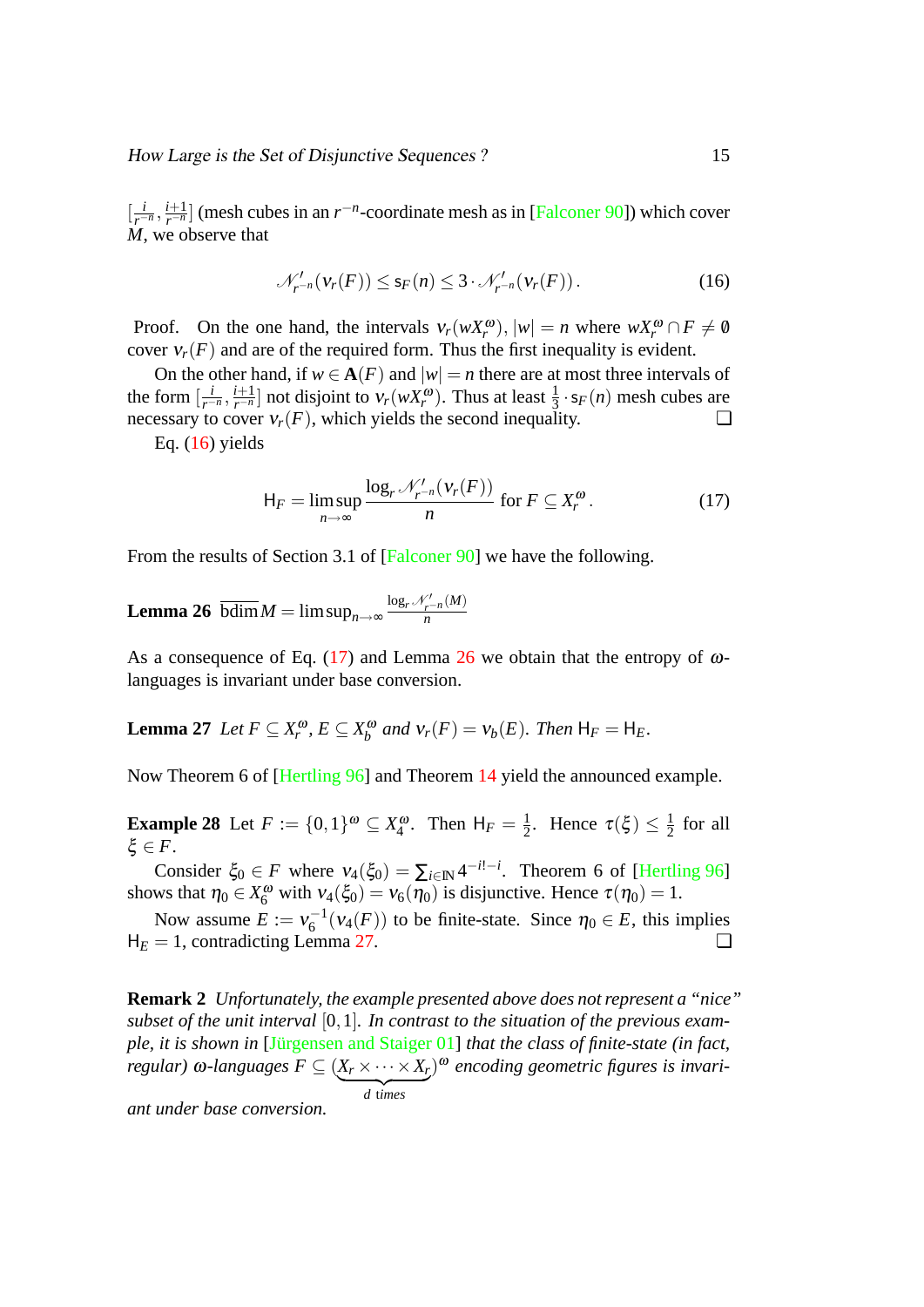# **References**

- <span id="page-17-0"></span>[Calude 94] Calude, C.S.: "Information and Randomness. An Algorithmic Perspective"; Springer-Verlag, Berlin (1994)
- <span id="page-17-3"></span>[Calude and Jürgensen 94] Calude, C.S., Jürgensen, H.: "Randomness as an Invariant for Number Representations"; Results and Trends in Theoretical Computer Science (H. Maurer, J. Karhumäki, G. Rozenberg Eds.), Lecture Notes in Comput. Sci. 812, Springer-Verlag, Berlin, 1994, 44– 66.
- <span id="page-17-5"></span>[Calude et al. 97] Calude, C.S., Priese, L., Staiger, L.: "Disjunctive Sequences: An Overview"; CDMTCS Research Report 063, Auckland (1997)
- <span id="page-17-7"></span>[Calude and Zamfirescu 95] Calude, C.S., Zamfirescu, T.: "Most Numbers Obey no Probability Laws"; Publicationes Mathematicae Debrecen, 54 Supplement (1999), 619–623.
- <span id="page-17-2"></span>[Cassels 59] Cassels, J.W.S.: "On a Problem of Steinhaus about Normal Numbers"; Colloquium Math., 7 (1959), 95–101.
- <span id="page-17-9"></span>[Falconer 90] Falconer, K.J.: "Fractal Geometry"; Wiley, Chichester (1990)
- <span id="page-17-1"></span>[Hertling 96] Hertling, P.: "Disjunctive ω-words and Real Numbers"; J.UCS (Journal of Universal Computer Science) 2, 7 (1996), 549 – 568.
- <span id="page-17-4"></span>[Hertling and Weihrauch 98] Hertling, P., Weihrauch, K.: "Randomness Spaces"; Automata, Languages and Programming, Proc. 25th Int. Colloq. ICALP'98, (K. G. Larsen, S. Skyum and G. Winskel Eds.), Lecture Notes in Comput. Sci. 1443, Springer-Verlag, Berlin (1998), 796–807.
- [Jürgensen et al. 83] Jürgensen, H., Shyr, H.J., Thierrin, G.: "Disjunctive  $\omega$ languages"; Elektron. Informationsverarb. Kybernetik EIK 19, 6 (1983), 267–278.
- <span id="page-17-8"></span>[Jürgensen and Staiger 01] Jürgensen, H., Staiger, L., "Finite Automata Encoding Geometric Figures"; Automata Implementation (O. Boldt and H. Jürgensen Eds.), Proc. 4th International Workshop on Implementing Automata, WIA'99 Potsdam, Germany, Revised Papers, Lecture Notes in Comput. Sci. 2214, Springer-Verlag, Berlin (2001), 101–108.
- <span id="page-17-6"></span>[Jürgensen and Thierrin 83] Jürgensen, H., Thierrin, G.: "On  $\omega$ -languages whose Syntactic Monoid is Trivial"; Intern. J. Comput. Inform Sci. 12, 5 (1983), 359 -365.